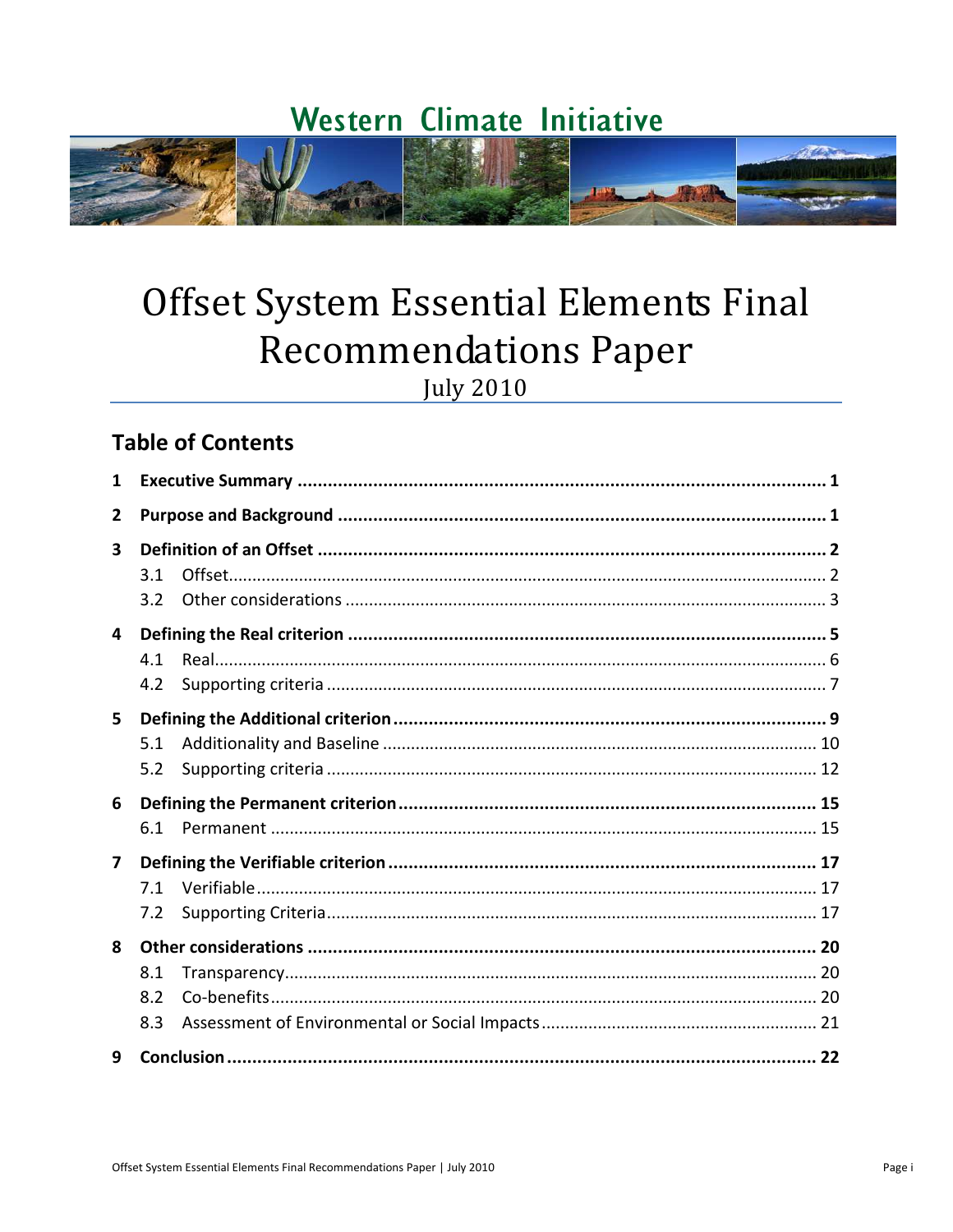# **1 Executive Summary**

This paper is the third paper issued by the WCI Offsets Committee as part of its efforts to offer design recommendations for the WCI offset system to the WCI Partner jurisdictions. This paper describes the final recommendations for the WCI offset definition and essential criteria. As such, it follows up on two previous papers—the first of which was an options paper for the definition and criteria and the second of which offered draft recommendations.

The first paper, entitled *Offset Definition (Task 1.1) and Eligibility Criteria (Task 1.2) White*  Paper<sup>1</sup> ("the Criteria White Paper") was released in July 2009 and presented options for defining an offset and the criteria essential to generating an offset within the cap-and-trade program implemented by the WCI Partner jurisdictions. The release of the first paper was followed by a period of gathering stakeholder input through stakeholder conference calls and written comments from stakeholders.<sup>2</sup> The WCI Offsets Committee then prepared the second paper, the *Offset System Essential Elements Draft Recommendations Paper* (the "Criteria Draft Recommendations Paper"), based on the first options paper, stakeholder feedback, and input from WCI Partners. Following the release of that second paper in April 2010, stakeholders provided feedback via two conference calls and through written comments. This final recommendations paper presents final recommendations for the offset definition and essential criteria, based on draft recommendations, consideration of stakeholder feedback received, and further discussion with WCI Partners

A fair number of the final recommendations are unchanged from the draft recommendations or received only minor clarifying revisions. The most significant changes from the draft to final recommendations regard the additionality criterion. For ease of reference, all of the final recommendations in this paper are copied in Table 1.0 below.

1

http://www.westernclimateinitiative.org/components/com\_publiccomments/documents/WCI-Offset\_Definition\_and\_Criteria\_072409.pdf

<sup>1</sup> Available at this link:

<sup>&</sup>lt;sup>2</sup> The stakeholder comments are archived here:

http://www.westernclimateinitiative.org/public-comments/document/7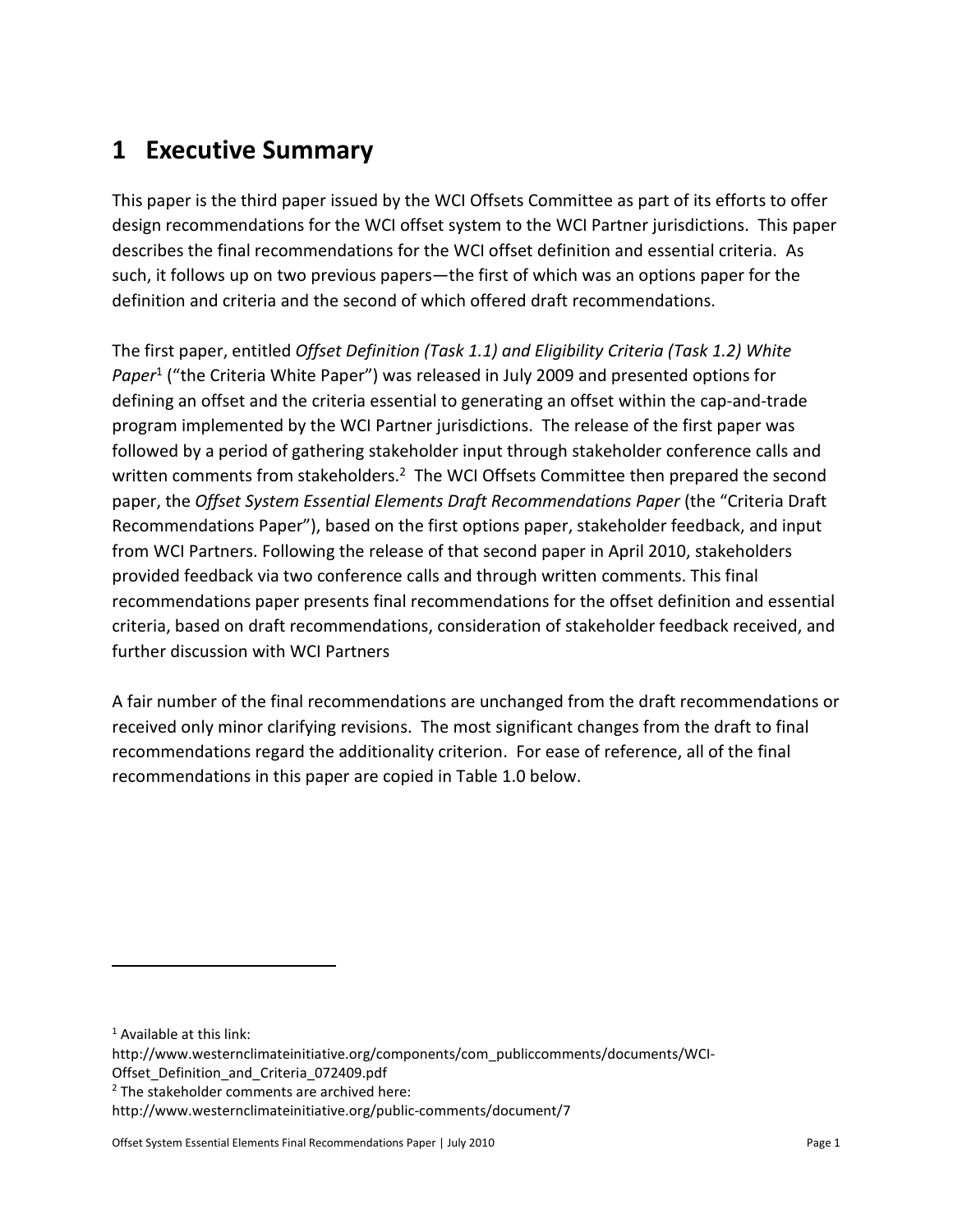# Table 1.0 Final Recommendations

| <b>Section</b>  | <b>Criteria</b> | <b>Final Recommendations</b>                                                                                               |  |  |  |
|-----------------|-----------------|----------------------------------------------------------------------------------------------------------------------------|--|--|--|
| 3.1             | Offset          | An offset certificate is a type of compliance instrument that is awarded by the program authority in a                     |  |  |  |
|                 | Definition      | participating partner jurisdiction under the Partner jurisdiction's cap-and-trade program to the sponsor of a GHG          |  |  |  |
|                 |                 | emissions offset project, subject to all applicable limitations contained in the program design summary and                |  |  |  |
|                 |                 | recommendations included in this paper. An offset certificate represents a reduction or removal of one metric              |  |  |  |
|                 |                 | ton of carbon dioxide equivalent (tCO <sub>2</sub> e). The reduction or removal must meet the recommended essential        |  |  |  |
|                 |                 | criteria for reductions and removals to be real, additional, permanent, and verifiable. Reductions and removals            |  |  |  |
|                 |                 | must also be clearly owned, adhere to recommended protocols, and result from a project located in a qualifying             |  |  |  |
|                 |                 | geographic area.                                                                                                           |  |  |  |
| 3.2.1<br>Offset |                 | An offset project proponent must have legal ownership of the greenhouse gas emission reduction or removal                  |  |  |  |
|                 | Ownership       | resulting from the offset project. The offset project proponent will be responsible for all statements and                 |  |  |  |
|                 |                 | information provided to the WCI Partner Jurisdiction issuing the offset certificate during the creation of the offset      |  |  |  |
|                 |                 | certificate and verification of the reduction or removal. The WCI Partners should establish a registry of offset           |  |  |  |
|                 |                 | certificates issued and make the registry publicly available.                                                              |  |  |  |
| 3.2.2<br>Use of |                 | A WCI Partner jurisdiction will issue offset certificates for compliance with its cap-and-trade program only from          |  |  |  |
|                 | Approved        | projects which employ protocols that have been recommended through the WCI protocol review process ("WCI                   |  |  |  |
|                 | Protocols       | offset protocols").                                                                                                        |  |  |  |
| 3.2.3           | Geographic      | A WCI Partner jurisdiction may issue offset certificates for projects located within its own jurisdiction as well as       |  |  |  |
|                 | Limits          | jurisdictions outside the WCI Partner Jurisdictions within North America.                                                  |  |  |  |
|                 |                 | A WCI Partner jurisdiction will accept offset certificates issued by other WCI Partner jurisdictions. As described in      |  |  |  |
|                 |                 | section 9.8 of WCI's design document, WCI Partner jurisdictions may also accept offset certificates from outside           |  |  |  |
|                 |                 | North America.                                                                                                             |  |  |  |
| 4.1             | Real            | An offset certificate represents a reduction or removal of one metric ton of CO <sub>2</sub> e that results from a clearly |  |  |  |
|                 |                 | identified action or decision. A WCI offset project's reduction or removal is quantified using accurate and                |  |  |  |
|                 |                 | conservative methodologies that appropriately account for all relevant greenhouse gas sources and sinks and                |  |  |  |
|                 |                 | leakage risks. WCI offset projects result in emissions reductions or removals that take place at sources controlled        |  |  |  |
|                 |                 | by the project proponent.                                                                                                  |  |  |  |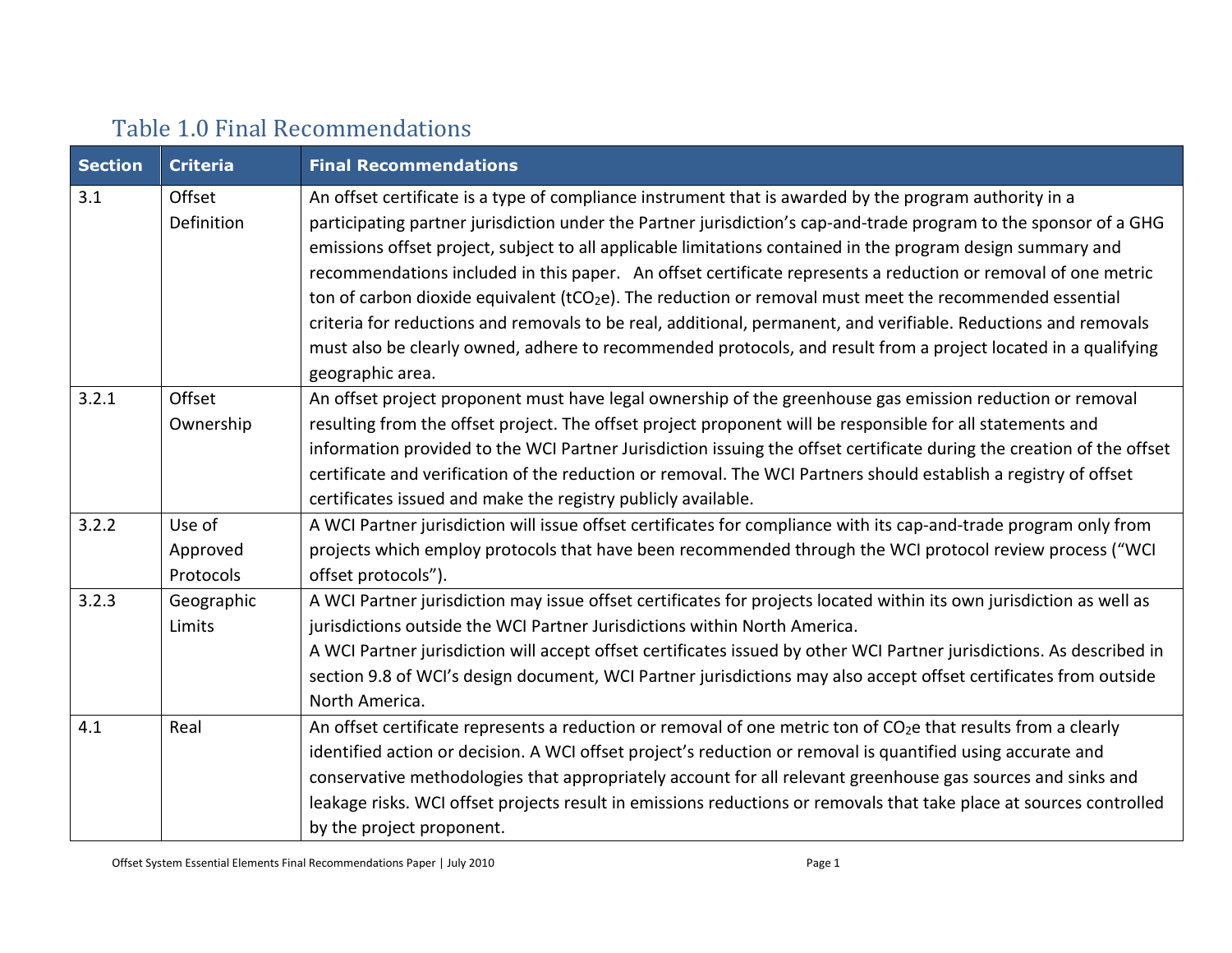| <b>Section</b> | <b>Criteria</b>                                 | <b>Final Recommendations</b>                                                                                                                                                                                                                                                                                                                                                                                                                                                                                                                                                                                                                                                                                                                                                                                                                                                                                                                                                                                                                                                                                                                                                                                                                                                                                                                                                                                                                                                                                                                                                                                                                                                                                                                                                                                               |  |
|----------------|-------------------------------------------------|----------------------------------------------------------------------------------------------------------------------------------------------------------------------------------------------------------------------------------------------------------------------------------------------------------------------------------------------------------------------------------------------------------------------------------------------------------------------------------------------------------------------------------------------------------------------------------------------------------------------------------------------------------------------------------------------------------------------------------------------------------------------------------------------------------------------------------------------------------------------------------------------------------------------------------------------------------------------------------------------------------------------------------------------------------------------------------------------------------------------------------------------------------------------------------------------------------------------------------------------------------------------------------------------------------------------------------------------------------------------------------------------------------------------------------------------------------------------------------------------------------------------------------------------------------------------------------------------------------------------------------------------------------------------------------------------------------------------------------------------------------------------------------------------------------------------------|--|
| 4.2.1          | Quantification,<br>Uncertainty,<br>and Accuracy | Quantification: WCI Partner jurisdictions shall ensure that net emission reductions or removals are capable of<br>being measured or modeled in a reliable and repeatable manner that includes all relevant sources and sinks.<br>Quantification methodologies for GHG emissions or emission reductions shall:<br>Be appropriate to the GHG source or sink<br>Be current at the time of quantification<br>Consider local conditions, whenever applicable<br>Account for uncertainty – be calculated in a manner that yields accurate and reproducible results<br>When uncertainty is above the defined threshold, apply the principle of conservativeness to GHG<br>During quantification procedures, project proponents shall convert each type of GHG to metric tons of CO2e. In<br>addition, WCI offset protocols shall use uniform quantification methods whenever feasible.<br>Uncertainty and accuracy: Quantification methodologies and measurement techniques shall set standards for<br>acceptable statistical precision and be based on the best available science. They shall also reduce bias, except for<br>promoting conservative estimates. When uncertainty remains high in quantifying the amount of a greenhouse gas<br>emission reduction or removal, the principle of conservativeness shall be applied.<br>Principle of conservativeness: Where uncertainties are above the defined threshold, offset quantification<br>methods should use more conservative quantification parameters, assumptions, and measurement techniques<br>that minimize the risk of overestimating emission reductions and removals credited for a given project. The<br>principle should be employed when significant uncertainties arise to ensure a higher level of confidence that all<br>calculated reductions are real. |  |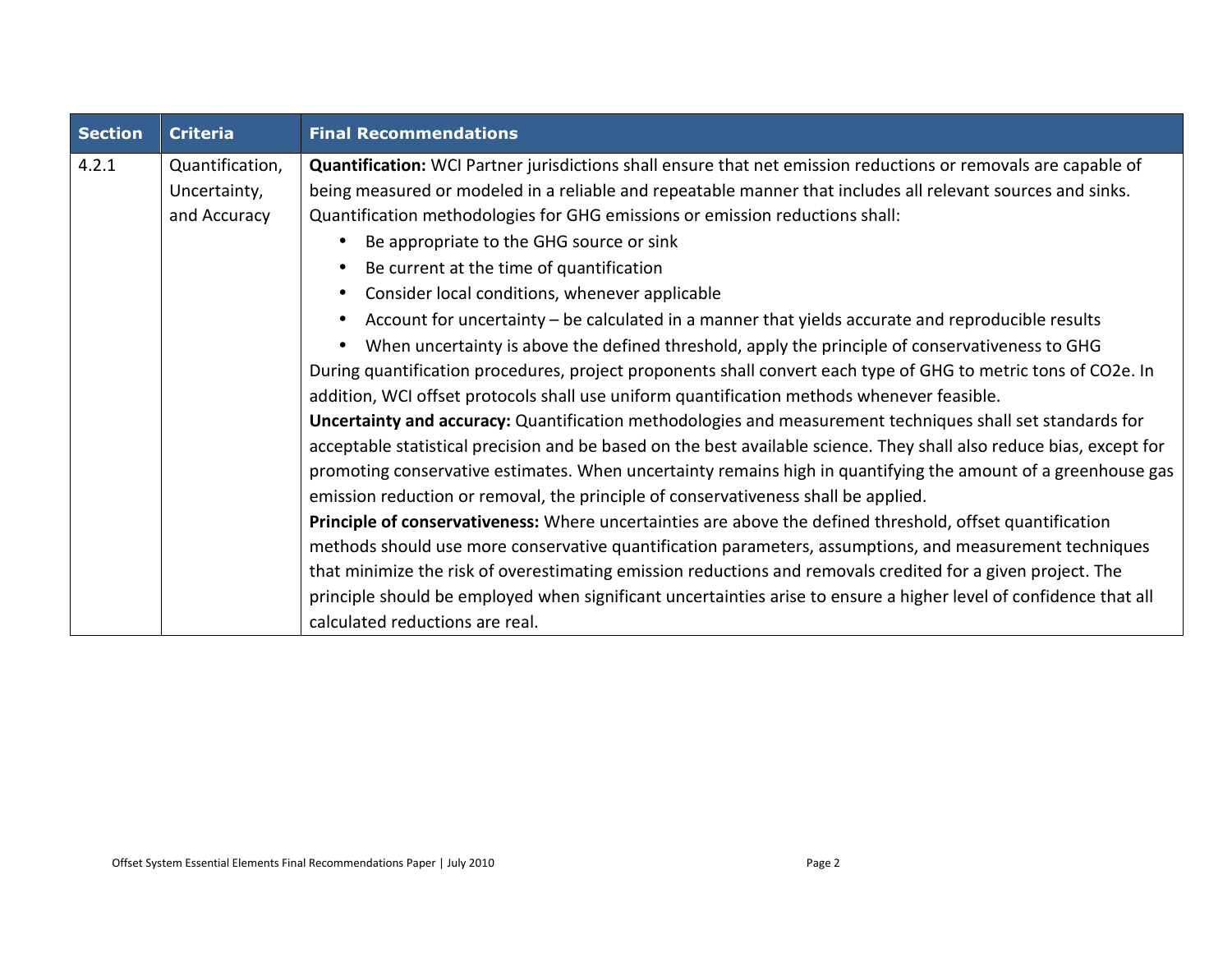| <b>Section</b> | <b>Criteria</b>                                                                                                           | <b>Final Recommendations</b>                                                                                         |  |
|----------------|---------------------------------------------------------------------------------------------------------------------------|----------------------------------------------------------------------------------------------------------------------|--|
| 4.2.2          | To address activity-shifting and market leakage, WCI Partner jurisdictions will require assessments of whether<br>Leakage |                                                                                                                      |  |
|                |                                                                                                                           | functional equivalence has been maintained within projects and require that WCI offset protocols include             |  |
|                |                                                                                                                           | methods for leakage assessments. WCI offset protocols will evaluate functional equivalence for each project. WCI     |  |
|                |                                                                                                                           | offset protocols will also require an assessment of potential leakage associated with each project type. In general, |  |
|                |                                                                                                                           | WCI Partner jurisdictions prefer the following methods to review leakage risk:                                       |  |
|                |                                                                                                                           | A quantitative assessment of leakage will be performed whenever possible.                                            |  |
|                |                                                                                                                           | When a quantitative assessment is not feasible, a qualitative risk assessment will determine whether the             |  |
|                |                                                                                                                           | risk of systematic leakage is significant or not.                                                                    |  |
|                |                                                                                                                           | WCI offset protocols will include a threshold to identify significant leakage.                                       |  |
|                |                                                                                                                           | If leakage is found to be above the threshold, the WCI offset protocol quantification methodology will include a     |  |
|                |                                                                                                                           | factor to account for leakage.                                                                                       |  |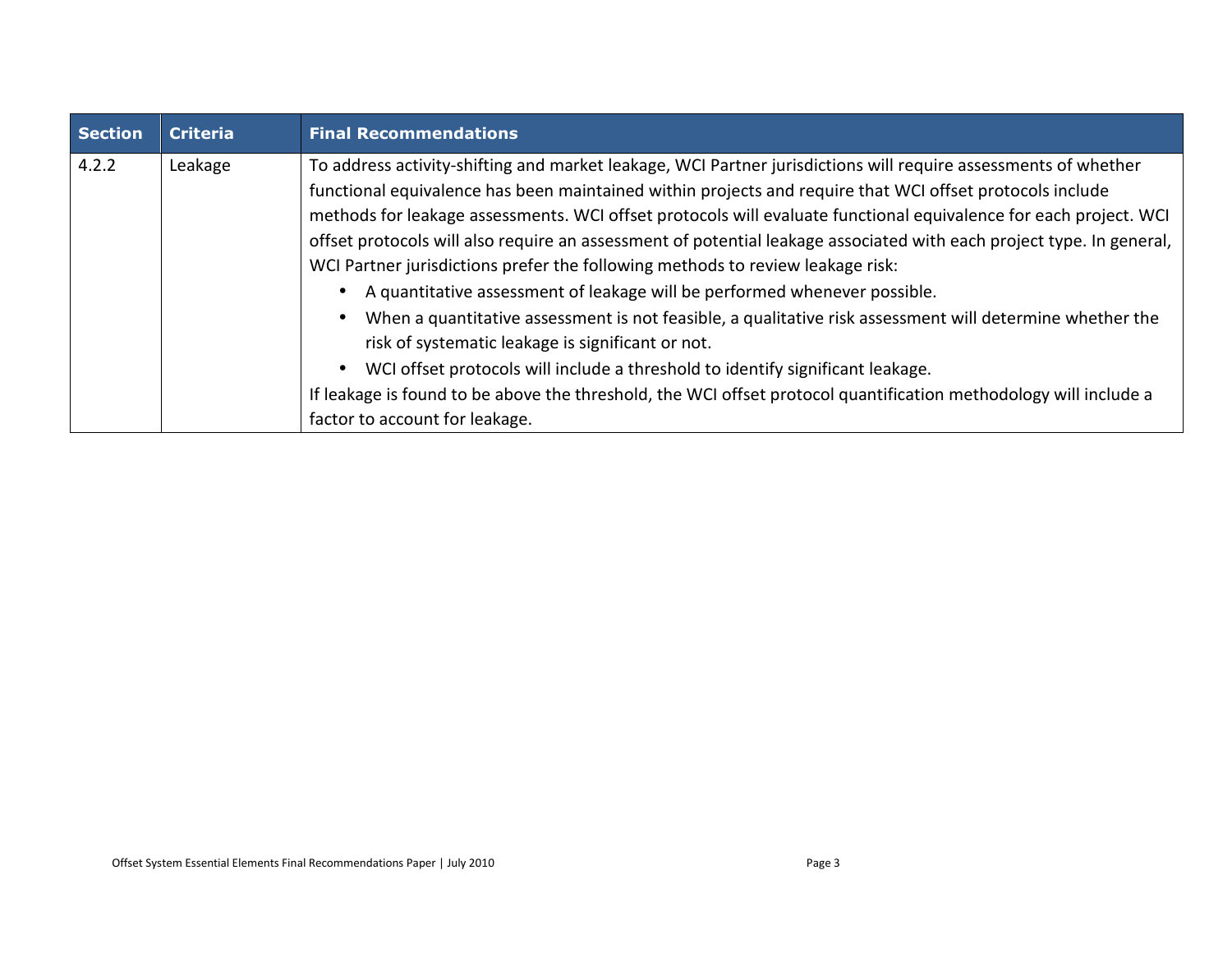| <b>Section</b> | <b>Criteria</b> | <b>Final Recommendations</b>                                                                                                                                                                                                                                                                                                                                                                                                                                                                                                                                                                                                                                            |  |
|----------------|-----------------|-------------------------------------------------------------------------------------------------------------------------------------------------------------------------------------------------------------------------------------------------------------------------------------------------------------------------------------------------------------------------------------------------------------------------------------------------------------------------------------------------------------------------------------------------------------------------------------------------------------------------------------------------------------------------|--|
| 5.1            | Additional      | Offset certificates will be awarded only for the portion of greenhouse gas emission reductions or removals that<br>would not have happened under a baseline scenario.                                                                                                                                                                                                                                                                                                                                                                                                                                                                                                   |  |
|                |                 | The WCI Partner jurisdictions intend for additionality to be established in a manner that will require offset<br>projects to be evaluated against a baseline that reflects conservative assumptions that are consistent across all<br>WCI Partner jurisdictions. These assumptions will be described in the procedures for setting a baseline in WCI<br>offset protocols. Modeling or other methods of developing the baseline shall use assumptions, methodologies,<br>and values which assure that GHG reductions or removals from a project are not over-estimated (consistent with<br>the principle of conservativeness in 4.2.1).                                  |  |
|                |                 | When possible, the baseline shall be set using a sector-specific or activity-specific performance standard which is<br>set in WCI offset protocols based on a regional assessment of project performance or common practice. WCI<br>Partners intend that all baselines will reflect the most stringent regulatory and legal requirements of any WCI<br>Partner jurisdiction (those requirements leading to the most conservative calculation of emission reductions).<br>When a baseline based on the most stringent regulatory requirement is not practical because of regional<br>differences, the WCI Partners may recommend a protocol using an alternative method. |  |
|                |                 | When it is not possible to set a baseline using a performance standard, a project-specific baseline may be used.<br>Then the baseline will be set to reflect all binding agreements, regulatory requirements and legal requirements<br>applicable to the project and also to ensure that the project is beyond business as usual.                                                                                                                                                                                                                                                                                                                                       |  |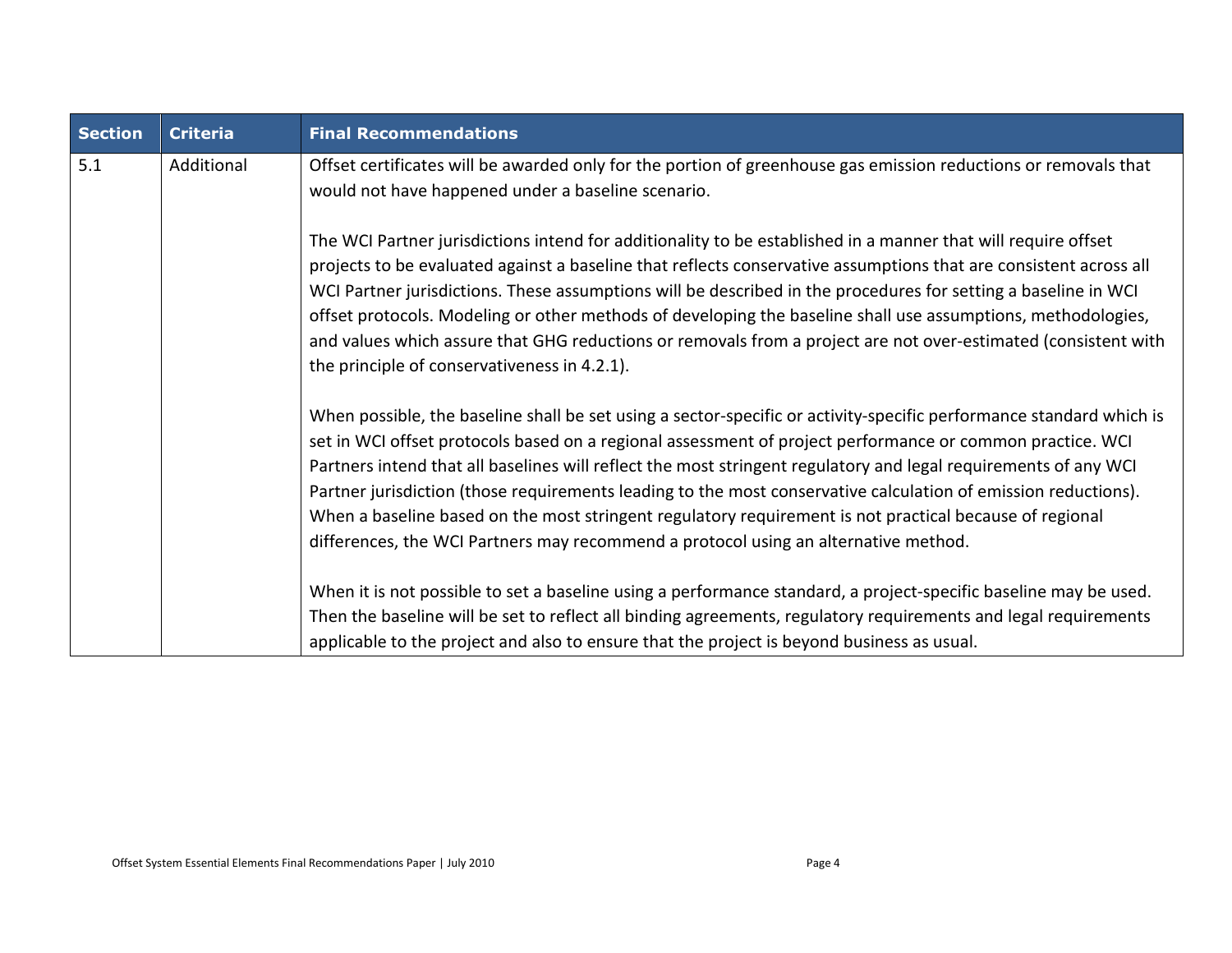| <b>Section</b> | <b>Criteria</b>         | <b>Final Recommendations</b>                                                                                                                                                                                                                                                                                                                                                                                                                                                                                                                                                                                                                                   |  |
|----------------|-------------------------|----------------------------------------------------------------------------------------------------------------------------------------------------------------------------------------------------------------------------------------------------------------------------------------------------------------------------------------------------------------------------------------------------------------------------------------------------------------------------------------------------------------------------------------------------------------------------------------------------------------------------------------------------------------|--|
| 5.2.1          | <b>Eligibility Date</b> | Offsets may be awarded only for projects that are initially commenced on or after January 1, 2007, the start of<br>the year in which the original WCI Memorandum of Understanding (MOU) beginning the development of the cap-<br>and-trade program by Partner Jurisdictions was signed. Offset certificates may be awarded for all GHG reductions<br>or removals occurring on or after January 1, 2007.                                                                                                                                                                                                                                                        |  |
|                |                         | An offset project proponent must apply to register its project with a WCI Partner Jurisdiction within one year of<br>project commencement. Projects that commenced prior to finalization of the applicable WCI offset protocol must<br>apply within one year of that protocol's finalization.                                                                                                                                                                                                                                                                                                                                                                  |  |
| 5.2.2          | <b>Crediting Period</b> | The crediting period for non-sequestration WCI offset projects will be 10 years. At the end of a crediting period a<br>project proponent may renew a project subject to the current WCI offset protocol for that project type. Renewal<br>of a project at the end of a crediting period will include a reevaluation of a project's additionality and reevaluation<br>of how the reductions are quantified and verified. Thus, the baseline scenario will be reevaluated at each<br>renewal.                                                                                                                                                                    |  |
|                |                         | The crediting period for sequestration projects will be specified by the applicable WCI offset protocol. However,<br>any individual crediting period may not exceed 25 years before a renewal, and the total crediting period including<br>all renewals may not exceed 100 years for sequestration projects. The applicable WCI offset protocol will also lay<br>out the requirements for project renewal. At a minimum, the project must reevaluate quantification and<br>monitoring methods based on the current WCI offset protocol. If possible, projects will also need to reassess<br>project additionality and baselines in order to renew the project. |  |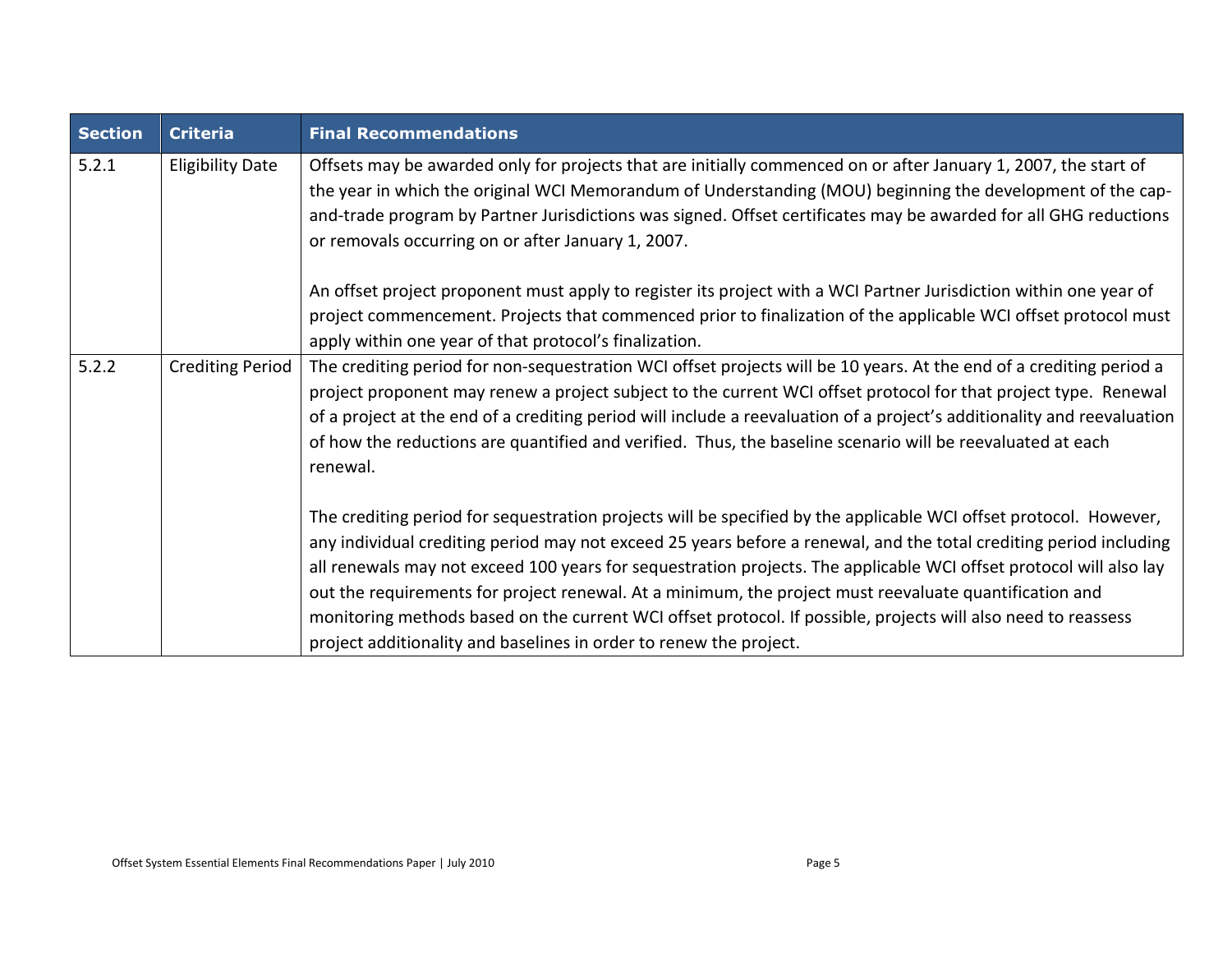| <b>Section</b> | <b>Criteria</b> | <b>Final Recommendations</b>                                                                                                                                                                                                                                                                                                                                                                                                                                                                                                                                                                                                                                                   |  |  |
|----------------|-----------------|--------------------------------------------------------------------------------------------------------------------------------------------------------------------------------------------------------------------------------------------------------------------------------------------------------------------------------------------------------------------------------------------------------------------------------------------------------------------------------------------------------------------------------------------------------------------------------------------------------------------------------------------------------------------------------|--|--|
| 6.1            | Permanent       | With respect to offset project activities, permanence means either that reductions or removals are not reversible<br>or that, if reductions or removals are reversed, the provisions outlined in the remainder of this recommendation<br>must be met.                                                                                                                                                                                                                                                                                                                                                                                                                          |  |  |
|                |                 | Sequestration projects must be designed so that the net atmospheric effect of their greenhouse gas removal is<br>comparable to the atmospheric effect achieved by non-sequestration projects. The atmospheric effect will be<br>based on the current international standard established by the UNFCCC, which is currently 100 years. This<br>international standard may be updated from time to time, and the WCI Partner jurisdictions will adopt the new<br>international standard if/when it is updated.                                                                                                                                                                    |  |  |
|                |                 | If an emission reduction is reversed after offset certificates are issued, the project developer must either replace<br>the certificates representing reversed reductions with other compliance units from within the system or return<br>certificates that were issued to the project. The number of certificates required to be replaced or returned will, at<br>a minimum, be the difference between the atmospheric benefit the sequestration project until it was reversed<br>and the total sequestration for which certificates were issued. Applicable approaches to assuring permanence for<br>a project type will be included in the appropriate WCI offset protocol. |  |  |
|                |                 | In conformance with the applicable WCI offset protocols, project proponents shall follow or establish effective (i)<br>monitoring systems, (ii) risk mitigation approaches, and (iii) contingency plans which address how, in the event of<br>a reversal that is the result of proponent intention or negligence, any affected offset certificates will be replaced.<br>The contingency plan shall include specific mechanisms that are exercisable at the time a reversal is identified<br>whether or not the proponent is solvent, exists in its original form, and/or has ownership of or responsibility for<br>the project.                                                |  |  |
|                |                 | WCI Partner jurisdictions will establish mechanisms to address reversals that are not the result of proponent<br>intention or negligence and where proponents' contingency measures prove inadequate.                                                                                                                                                                                                                                                                                                                                                                                                                                                                          |  |  |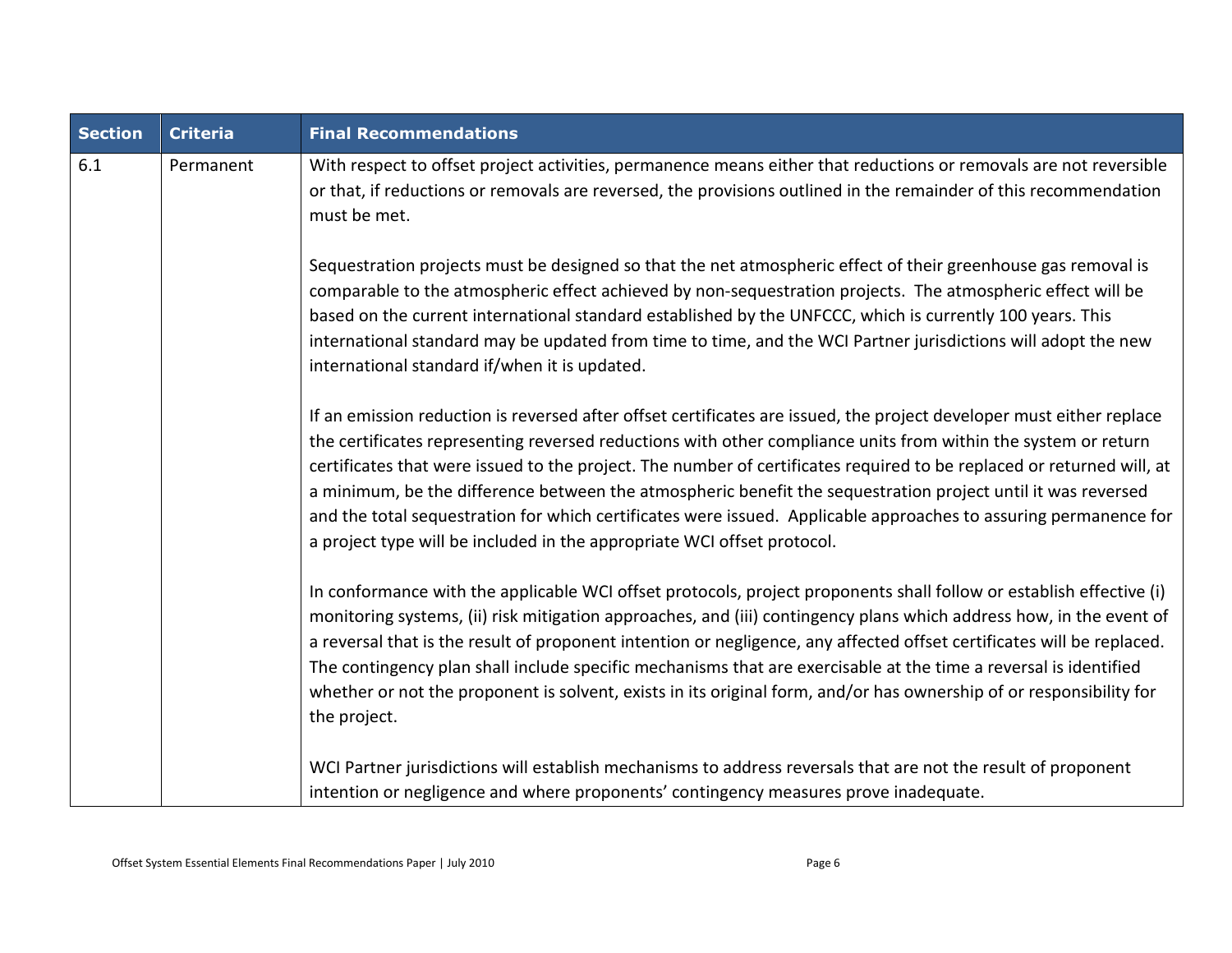| <b>Section</b>      | <b>Criteria</b> | <b>Final Recommendations</b>                                                                                          |  |
|---------------------|-----------------|-----------------------------------------------------------------------------------------------------------------------|--|
| Verifiable<br>7.1   |                 | With respect to offset project activities, verifiable means that a GHG reduction or removal, or assertion thereof, is |  |
|                     |                 | well documented and transparent such that it lends itself to an objective review by a qualified verifier. Verifiers   |  |
|                     |                 | for WCI offsets will be independent third parties who have been accredited to a standard acceptable by the WCI        |  |
|                     |                 | Partner jurisdiction in which the project is registered.                                                              |  |
| 7.2.1<br>Validation |                 | With regards to WCI offsets, validation is a required review by an accredited independent third party or the WCI      |  |
|                     |                 | Partner jurisdiction to assess the likely result of reductions or sequestration from a proposed project that would    |  |
|                     |                 | use a WCI offset protocol.                                                                                            |  |
| 7.2.2               | Enforceable     | Each Partner jurisdiction will, to the extent permissible by law, put in place sufficient compliance/enforcement      |  |
|                     |                 | mechanisms and detail for the jurisdiction to compel compliance with its requirements and with WCI offset             |  |
|                     |                 | protocols.                                                                                                            |  |
| 7.2.3<br>Material   |                 | Material misstatement means that errors, omissions or an aggregation of both in the reported GHG reductions or        |  |
|                     |                 | assertion exceeds a +5% threshold. For a WCI offset, the verifier must be able to state with reasonable assurance     |  |
|                     |                 | the total reported reductions or removals are free of material misstatement.                                          |  |
| 8.1<br>Transparency |                 | Partner Jurisdictions' offset systems will provide transparency such that sufficient and appropriate protocol,        |  |
|                     |                 | project and certificate information is disclosed in a timely manner to allow offset system participants and the       |  |
|                     |                 | general public to make decisions with reasonable confidence.                                                          |  |
| 8.2                 | Co-Benefits     | WCI Partners recognize the environmental, social, economic and health benefits that may arise from an offset          |  |
|                     |                 | project and the offset system will focus on those benefits directly related to mitigating climate change. A WCI       |  |
|                     |                 | offset project is required only to result in a greenhouse gas emission reduction or removal.                          |  |
| 8.3                 | Assessment of   | WCI offset projects must meet all applicable local environmental regulations and be in compliance with all            |  |
|                     | Environmental   | applicable laws in the jurisdiction where the project is located. If environmental or socioeconomic assessments of    |  |
|                     | or Social       | the proposed project have been done, the project's registration application should reference this work and            |  |
|                     | Impacts         | include a summary of the findings. WCI offset protocols for specific offset project types may require analysis of     |  |
|                     |                 | environmental and socioeconomic impacts beyond what the local jurisdiction would otherwise require and may            |  |
|                     |                 | require additional mitigation of potential negative impacts.                                                          |  |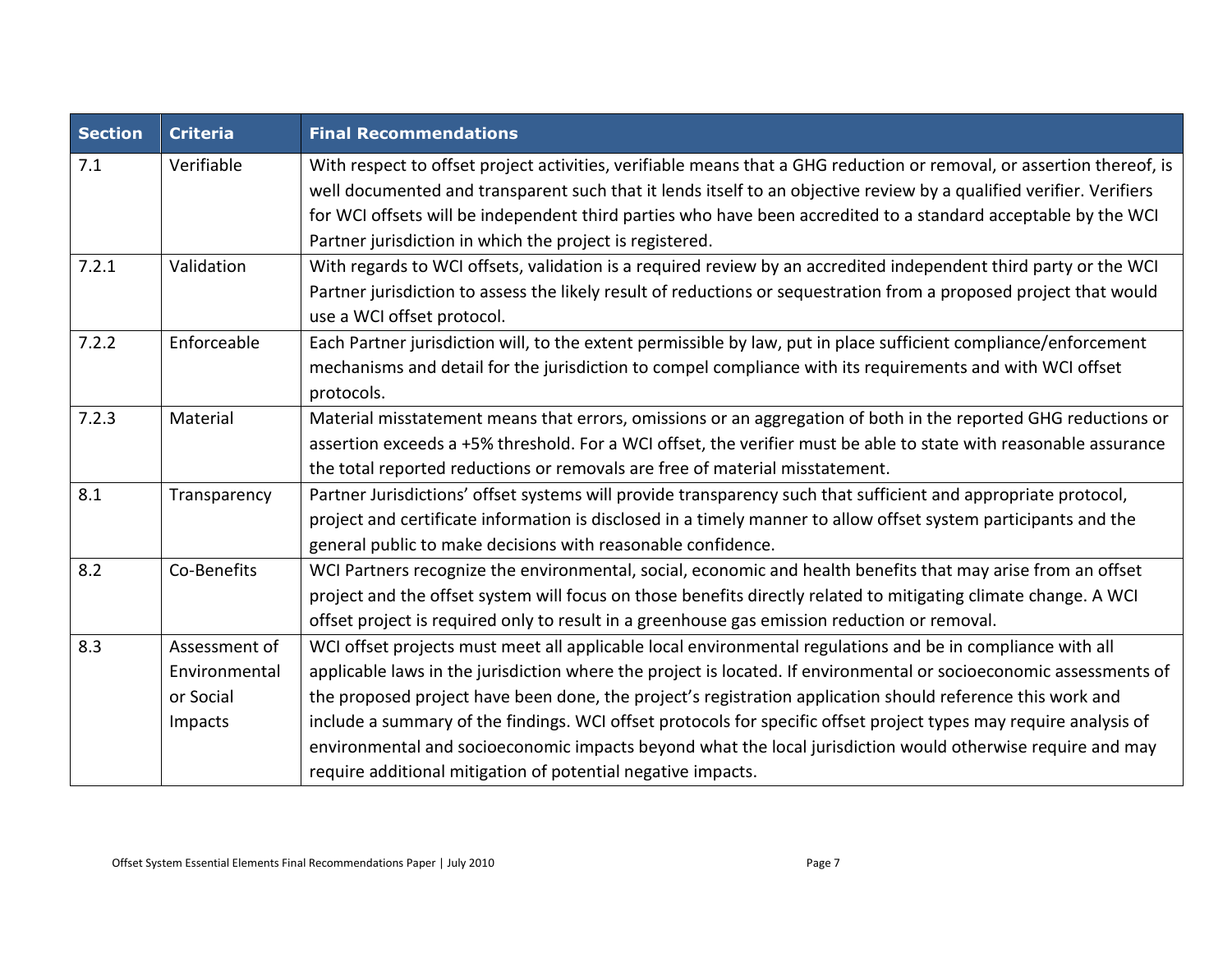# **2 Purpose and Background**

The purpose of the WCI Offset Committee is to make recommendations to the WCI Partner jurisdictions on the design and operation of the offset system as part of the WCI cap-and-trade program. In particular, this paper includes the Offsets Committee's final recommendations for criteria that reductions must meet in order to demonstrate that reductions from offset projects are sufficiently rigorous to meet compliance obligations within the regional cap-and-trade program. The WCI's September 2008 Design Recommendations document specified that the criteria ensure offsets result in a GHG reduction or removal that is real, additional, permanent, and verifiable.<sup>3</sup> The design of the offsets system must also ensure that the quantification of the GHG reduction or removal is accurate and not double-counted. According to the WCI's design principles, reductions from offsets must also be enforceable by the WCI Partner jurisdictions.

This final recommendations paper is the third and final stage in developing a clear definition of a WCI greenhouse gas (GHG) offset and the detailed eligibility criteria for GHG offset projects used for compliance purposes as identified in the WCI 2009/10 Workplan released in February 2009. On July 24, 2009 the WCI Offsets Committee released the *Offset Definition (Task 1.1) and Eligibility Criteria (Task 1.2) White Paper* ("the Criteria White Paper") describing options for defining a WCI GHG offset and the WCI essential offset criteria (real, additional, verifiable, and permanent), as well as other principles and technical considerations that are important for the offset system. On July 30, 2009 and August 27, 2009, the WCI Offset Committee held stakeholder webinars to discuss the released white paper. Stakeholders also submitted written comments via the WCI website by the August 21, 2009 deadline. On April 12, 2010 the WCI Offsets Committee released the *Draft Recommendations Offset Definition (Task 1.1) and Eligibility Criteria (Task 1.2) White Paper* ("the Criteria Draft Recommendations Paper") providing draft recommendations for defining a WCI offset and the essential offset criteria. On April 22, 2010 and May 5, 2010, the WCI Offset Committee held stakeholder conference calls to discuss the draft recommendations. Stakeholders also submitted written comments via the WCI website by the May 12, 2010 deadline.

The purpose of this final recommendation paper is to establish the final decision by the WCI Partner jurisdictions on the definition of a WCI offset and essential criteria. This paper provides the following for each criterion (or consideration):

• a final recommendation

l

http://www.westernclimateinitiative.org/ewebeditpro/items/O104F21252.pdf.

<sup>&</sup>lt;sup>3</sup> WCI Design Recommendations for the WCI Regional Cap-and-Trade Program: September 23, 2008; revised March 13, 2009. p. 10 Available at: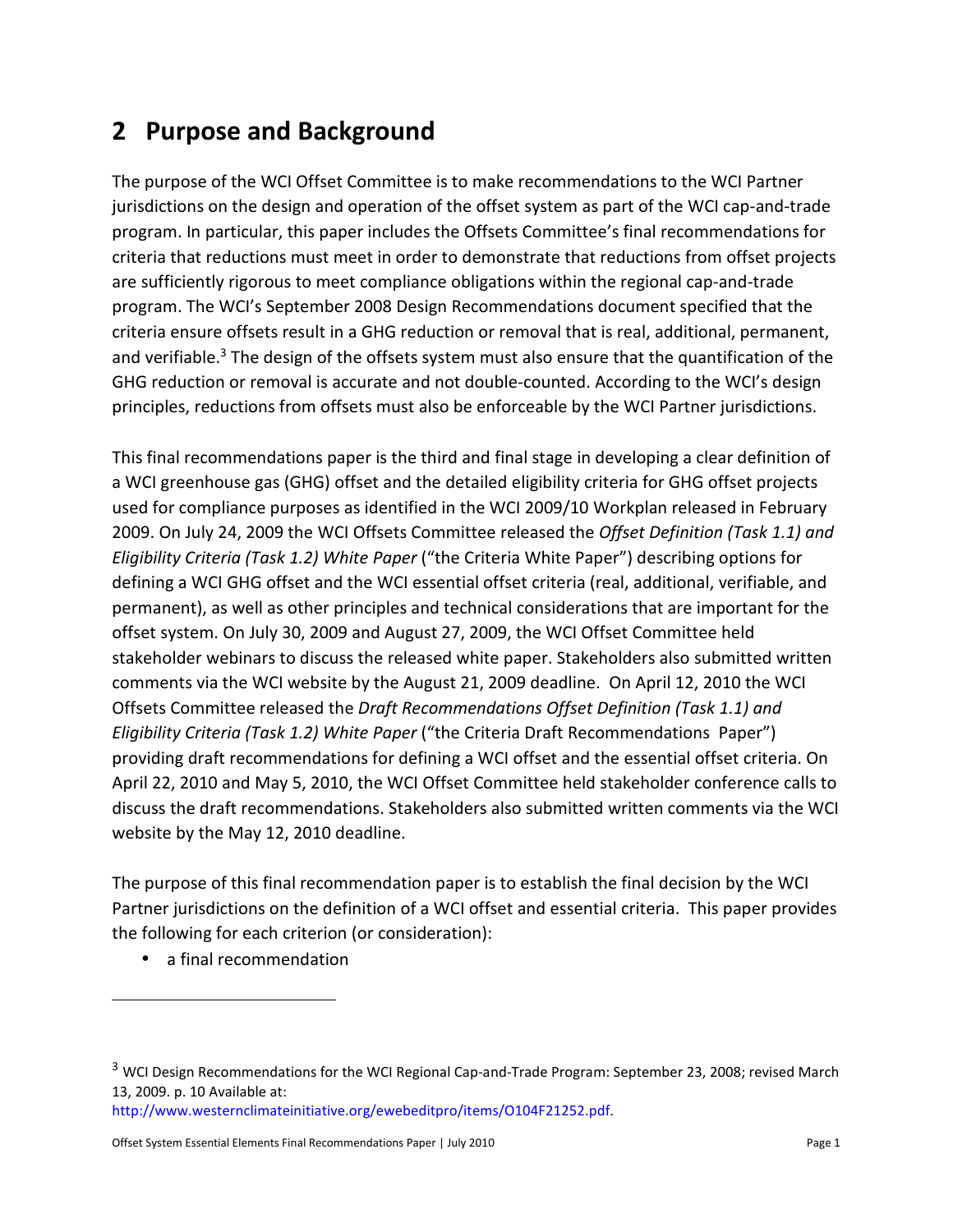- a summary of stakeholder comments received on the draft recommendation
- a discussion of the final criteria recommendation

These final recommendations provide the basis for further work by the WCI Offsets Committee. The *Process Draft Recommendations Paper* will present the requirements for the registration, validation, monitoring, quantification, reporting, verification, certification, and issuance of offsets. Task 3, the review and development of WCI offset protocols has used these recommendations as the basis for the offset protocol evaluation. It will also provide a basis for Task 2's review of offsets and allowances from outside the WCI jurisdictions as they will have to determine the extent to which the criteria and supporting criteria are appropriate to offsets from other systems. For example, this paper includes a recommendation for the appropriate length of crediting periods in the WCI. The recommendation in this paper does not imply that the offsets from another system that uses crediting periods of a different length would be ineligible to meet WCI compliance obligations.

Like in the *Criteria Draft Recommendations Paper*, this paper frequently employs the term "WCI offset" and "WCI offset project." This paper uses those terms to describe an offset certificate issued by a WCI Partner Jurisdiction and the projects which are the basis for offset certificates issued by WCI Partner Jurisdictions.

# **3 Definition of an Offset**

This section offers the final recommendations for the WCI offset definition and three key considerations in how WCI offsets are created which are referenced in the offset definition.

### **3.1 Offset**

As noted in the *Criteria Draft Recommendations Paper*, the biggest consideration for the WCI Offsets Committee was how broad or prescriptive the offset definition should be. The final recommendation text for the offset definition revises the draft recommendation, with the new text intended for clarity only.

#### **3.1.1 Final recommendation**

An offset certificate is a type of compliance instrument that is awarded by the program authority in a participating partner jurisdiction under the Partner jurisdiction's cap–and-trade program to the sponsor of a GHG emissions offset project, subject to all applicable limitations contained in the program design summary and recommendations included in this paper An offset certificate represents a reduction or removal of one metric ton of carbon dioxide equivalent (tCO<sub>2</sub>e). The reduction or removal must meet the recommended essential criteria for reductions and removals to be real, additional, permanent, and verifiable. Reductions and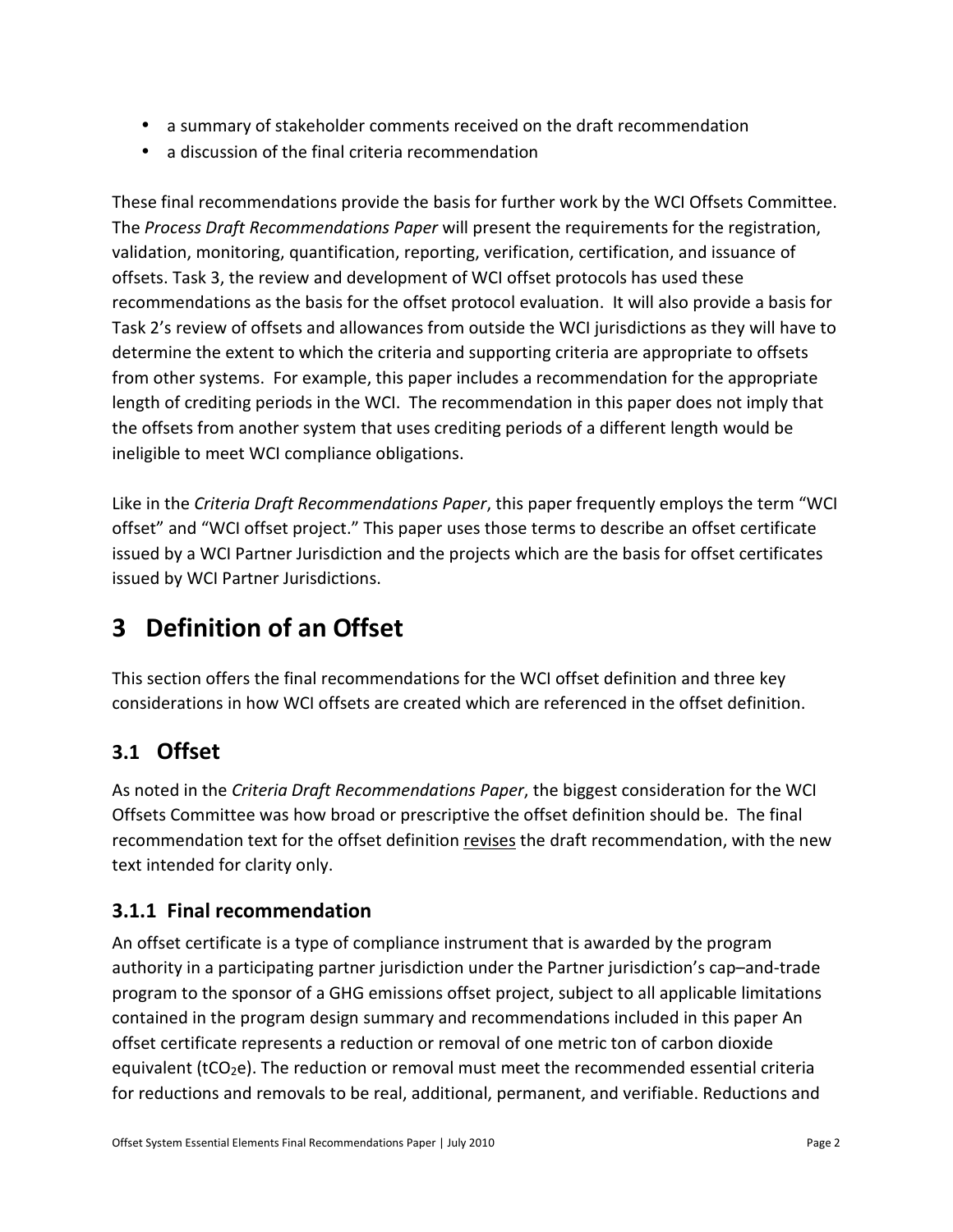removals must also be clearly owned, adhere to recommended protocols, and result from a project located in a qualifying geographic area.

#### **3.1.2 Summary of stakeholder input**

Stakeholders' comments generally focused on aspects of the offset certificate after issuance, including comments that the definition should specify that offsets certificates once issued are not revocable, that offset certificates are bankable and tradable, and that the definition should be more specific that an emission elsewhere is being offset and that offsets are not property rights. One comment emphasized that "avoided" emissions be included in the definition.

#### **3.1.3 Discussion of final recommendation**

The Offsets Committee intended that the definition should be broad and refer to the main criteria while leaving the detail to be described within each criterion. Offsets are described in the Detailed Program Design as compliance instruments, which are bankable and tradable. With regard to offsets not constituting a property right, each jurisdiction will need to specify how offsets fit within their respective legal structures and will take this comment into consideration as they write the program regulations. The Committee did not include "avoided" emissions in the definition, as the term often implies that no real reduction took place, which conflicts with the criterion "real" and is inconsistent with the ISO.

### **3.2 Other considerations**

This section includes the final recommendations for three issues referenced in the offset definition.

#### **3.2.1 Ownership issues**

The *Criteria Draft Recommendations Paper* included a description on the importance of clearly established ownership to the well functioning of an offset system. The final recommendation text regarding ownership is unchanged from the draft recommendation.

#### **3.2.1.1 Final recommendation**

An offset project proponent must have legal ownership of the greenhouse gas emission reduction or removal resulting from the offset project. The offset project proponent will be responsible for all statements and information provided to the WCI Partner Jurisdiction issuing the offset certificate during the creation of the offset certificate and verification of the reduction or removal. The WCI Partners should establish a registry of offset certificates issued and make the registry publicly available.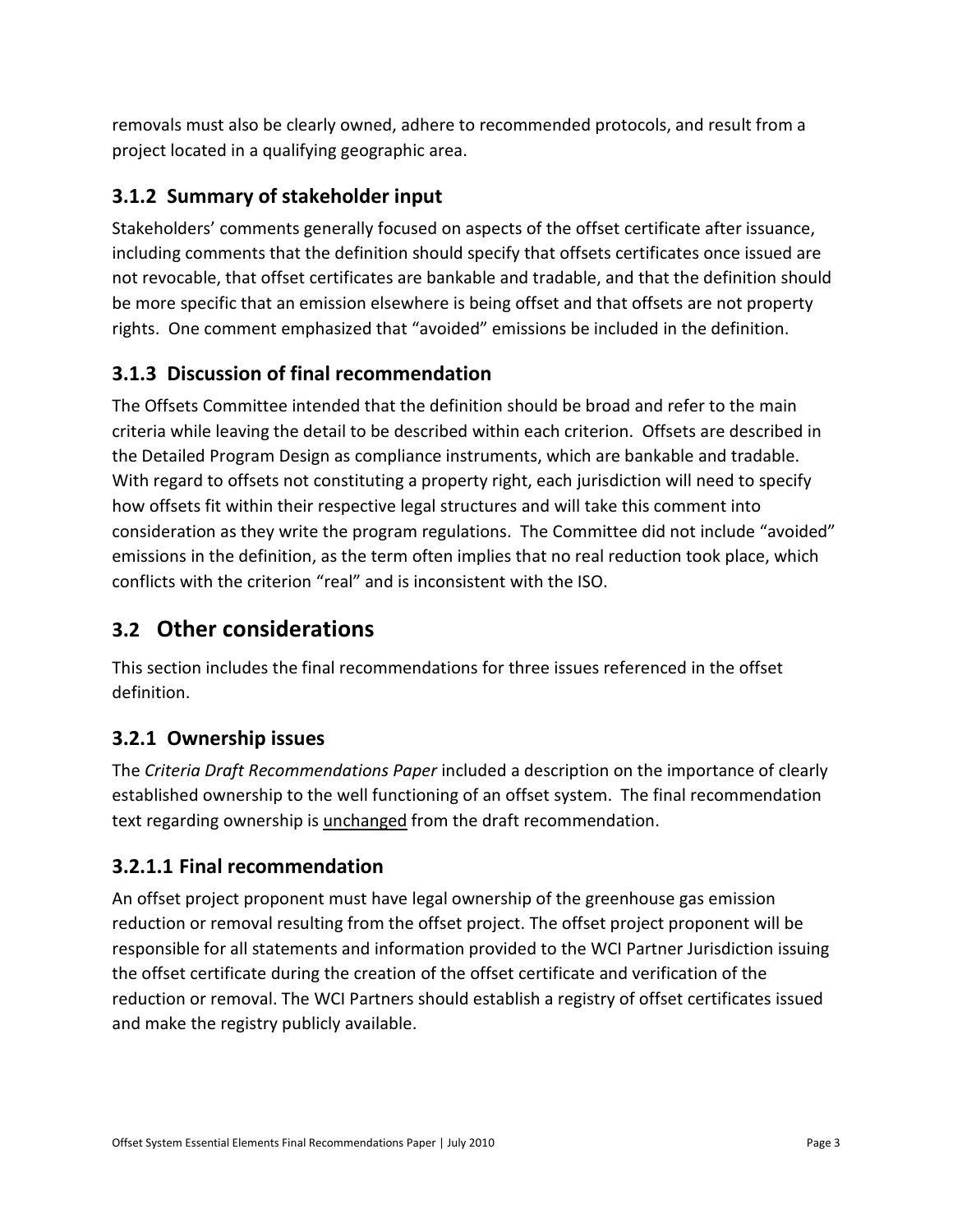#### **3.2.1.2 Summary of stakeholder input**

Several stakeholder comments raised the concern that the draft recommendation was restrictive in a manner that could constrain the financial arrangements that are part of an offset project. Otherwise, the comments were generally supportive of the draft recommendation, and one other comment noted that additional guidance would be needed beyond this definition for implementation.

#### **3.2.1.3 Discussion of final recommendation**

The intent is to establish that each project has a proponent who has a superior legal claim to the reductions and that the proponent will bear the responsibility for meeting the process requirements during the offset project's operation. Beyond that, this recommendation is not restrictive in trying to define or restrict who the project proponent may be. The recommendation also still includes a sentence affirming the importance of a registry in tracking the ownership of issued offset certificates.

#### **3.2.2 Use of approved protocols**

As noted in the *Criteria Draft Recommendations Paper*, the WCI Partners are beginning a process to recommend protocols that meet the essential criteria. Aside from two minor clarifying edits, the final recommendation text regarding use of approved protocols is unchanged from the draft recommendation.

#### **3.2.2.1 Final recommendation**

A WCI Partner jurisdiction will issue offset certificates for compliance with its cap-and-trade program only from projects which employ protocols that have been recommended through the WCI protocol review process ("WCI offset protocols").

#### **3.2.2.2 Summary of stakeholder input**

Several stakeholder comments recommended project types they would like the WCI Partner Jurisdictions to more actively pursue (e.g., coal mine methane). Some comments also requested clarification about how offsets that have been issued by other offset systems would be treated by the WCI Partner jurisdictions. Other comments suggested that more detail was needed to explain how the WCI offset protocol recommendation process would work.

#### **3.2.2.3 Discussion of final recommendation**

The WCI offset protocols are intended to be adopted through each jurisdiction's legal processes, resulting in a harmonized set of protocols across the WCI. Since the comments generally discussed which protocols should be approved for use in the WCI region or how offsets generated in other systems would be treated by WCI Partner jurisdictions, the Committee directs stakeholders to its ongoing Task 3 and upcoming Task 2 work for additional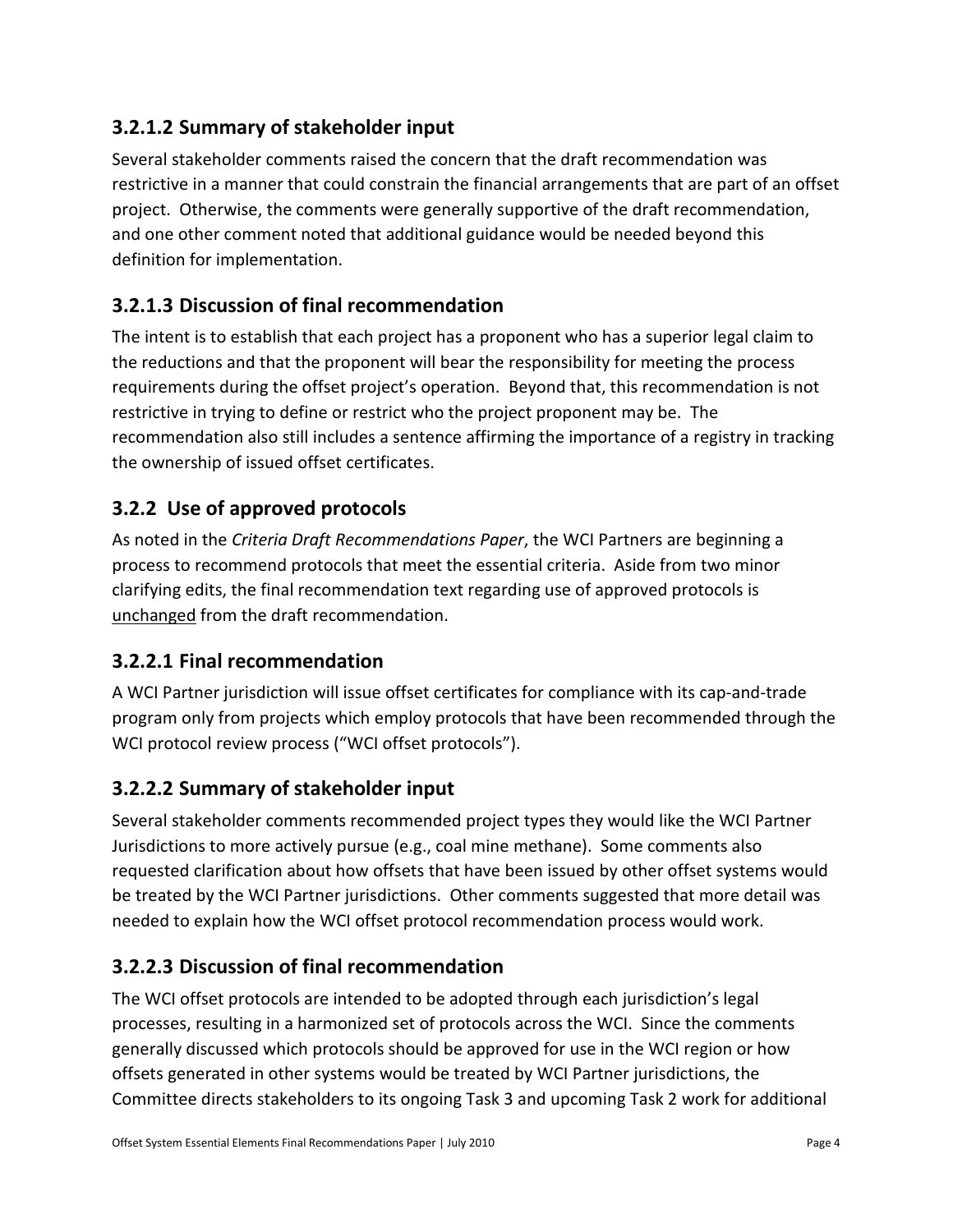information in response to the stakeholder concerns outlined in response to this supporting criterion.

#### **3.2.3 Geographic limits**

The *Criteria Draft Recommendations Paper* acknowledged that WCI's previous Design Recommendations document had implications for offsets in regards to geographic limits which should be included in the Essential Elements recommendations. Aside from a minor clarifying edit, the final recommendation text regarding geographic limits is unchanged from the draft recommendation.

#### **3.2.3.1 Final recommendation**

A WCI Partner jurisdiction may issue offset certificates for projects located within its own jurisdiction as well as jurisdictions outside WCI Partner Jurisdictions within North America. A WCI Partner jurisdiction will accept offset certificates issued by other WCI Partner jurisdictions. As described in section 9.8 of WCI's design document, WCI Partner jurisdictions may also accept offset certificates from outside North America.

#### **3.2.3.2 Summary of stakeholder input**

Several comments suggested that the geographic limit should be even more restrictive, in particular, limiting offsets to only projects located in WCI Partner jurisdictions. Other comments suggested the geographic limit recommendation was too restrictive, lacking a rationale for why cost-effective projects on one side of a border would be ineligible while similar or even less cost-effective projects on the other side of the border would be eligible.

#### **3.2.3.3 Discussion of final recommendation**

This final recommendation continues to affirm the relevant recommendation from the WCI's Design Recommendations document published September 23, 2008. The WCI Partner jurisdictions have found a reasonable balance between emission reductions at covered sources and stimulating emission reductions beyond those sources and outside the WCI region. Agreements (e.g., MOU's) may need to be executed to facilitate projects outside WCI Partner jurisdictions.

# **4 Defining the Real criterion**

This section provides the final recommendations for the Real criterion and its supporting criteria.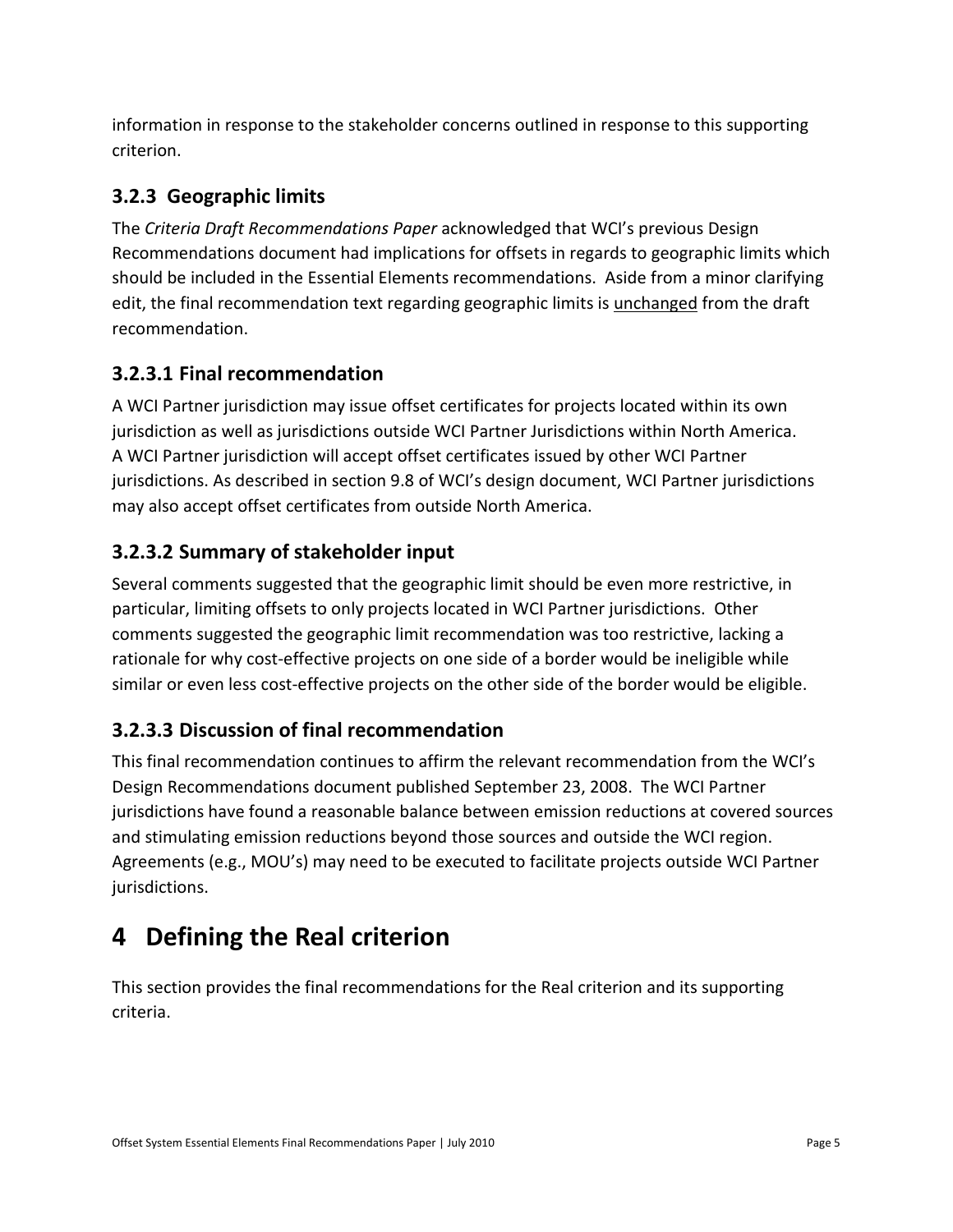### **4.1 Real**

The *Criteria Draft Recommendations Paper* explained that offset reductions or removals are real in order to ensure the integrity of the cap-and-trade system. Aside from a minor clarifying edit, the final recommendation text regarding the Real criterion is unchanged from the draft recommendation.

#### **4.1.1 Final recommendation**

An offset certificate represents a reduction or removal of one metric ton of  $CO<sub>2</sub>e$  that results from a clearly identified action or decision. A WCI offset project's reduction or removal is quantified using accurate and conservative methodologies that appropriately account for all relevant greenhouse gas sources and sinks and leakage risks. WCI offset projects result in emissions reductions or removals that take place at sources controlled by the project proponent.

#### **4.1.2 Summary of stakeholder input**

Some stakeholder comments addressing the real criterion were generally supportive of the draft recommendation. Other comments suggested that the draft recommendation was too restrictive in disallowing the crediting of reductions that occur at sources not controlled by the project developers.

#### **4.1.3 Discussion of final recommendation**

Stakeholders expressed general support for the draft recommendation. A fuller explanation for the draft recommendation can be found in the *Criteria Draft Recommendations Paper*. The Committee acknowledges the somewhat controversial decision to restrict projects to those with reductions occurring at sources controlled by the project developers. Within the WCI region, this is justified by double-counting concerns. For other parts of the United States and Canada, the policy decision against crediting reductions which would be capped in the WCI region applies.<sup>4</sup>

The Offsets Committee also discussed whether to amend the draft recommendation for the real criterion with text explicitly addressing whether the WCI's definition for real prevents forward crediting of anticipated reductions or removals. The Committee decided that such text was not necessary as part of this recommendation given that the verifiable criterion presumes reductions or removals have already been realized in order to be verified. The WCI Partner jurisdictions will not issue offset certificates for anticipated reductions.

.

<sup>&</sup>lt;sup>4</sup> See section 9.7 (page 11) of the WCI Design Recommendations (September 2008).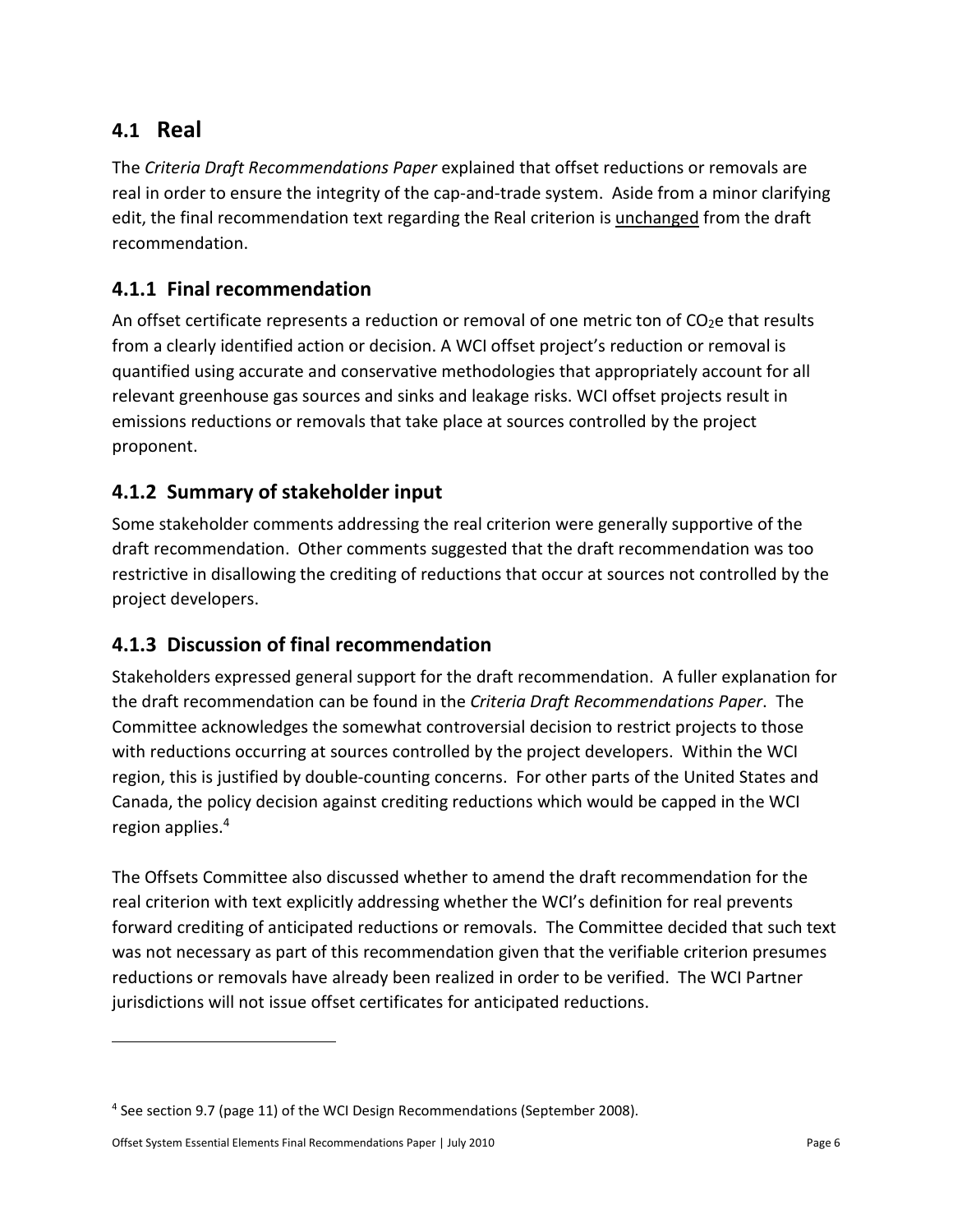### **4.2 Supporting criteria**

This section provides the final recommendations for the supporting criteria related to the Real criterion.

#### **4.2.1 Quantification, uncertainty, and accuracy**

The *Criteria Draft Recommendations Paper* provided the WCI Offset Committee's efforts to balance the natural tension between conservative and accurate estimates of emission reductions. The final recommendation text regarding quantification, uncertainty, and accuracy is unchanged from the draft recommendation.

#### **4.2.1.1 Final recommendation**

**Quantification:** WCI Partner jurisdictions shall ensure that net emission reductions or removals are capable of being measured or modeled in a reliable and repeatable manner that includes all relevant sources and sinks. Quantification methodologies for GHG emissions or emission reductions shall:

- Be appropriate to the GHG source or sink
- Be current at the time of quantification
- Consider local conditions, whenever applicable
- Account for uncertainty be calculated in a manner that yields accurate and reproducible results
- When uncertainty is above the defined threshold, apply the principle of conservativeness to GHG

During quantification procedures, project proponents shall convert each type of GHG to metric tons of CO2e. In addition, WCI offset protocols shall use uniform quantification methods whenever feasible.

**Uncertainty and accuracy:** Quantification methodologies and measurement techniques shall set standards for acceptable statistical precision and be based on the best available science. They shall also reduce bias, except for promoting conservative estimates. When uncertainty remains high in quantifying the amount of a greenhouse gas emission reduction or removal, the principle of conservativeness shall be applied.

**Principle of conservativeness:** Where uncertainties are above the defined threshold, offset quantification methods should use more conservative quantification parameters, assumptions, and measurement techniques that minimize the risk of overestimating emission reductions and removals credited for a given project. The principle should be employed when significant uncertainties arise to ensure a higher level of confidence that all calculated reductions are real.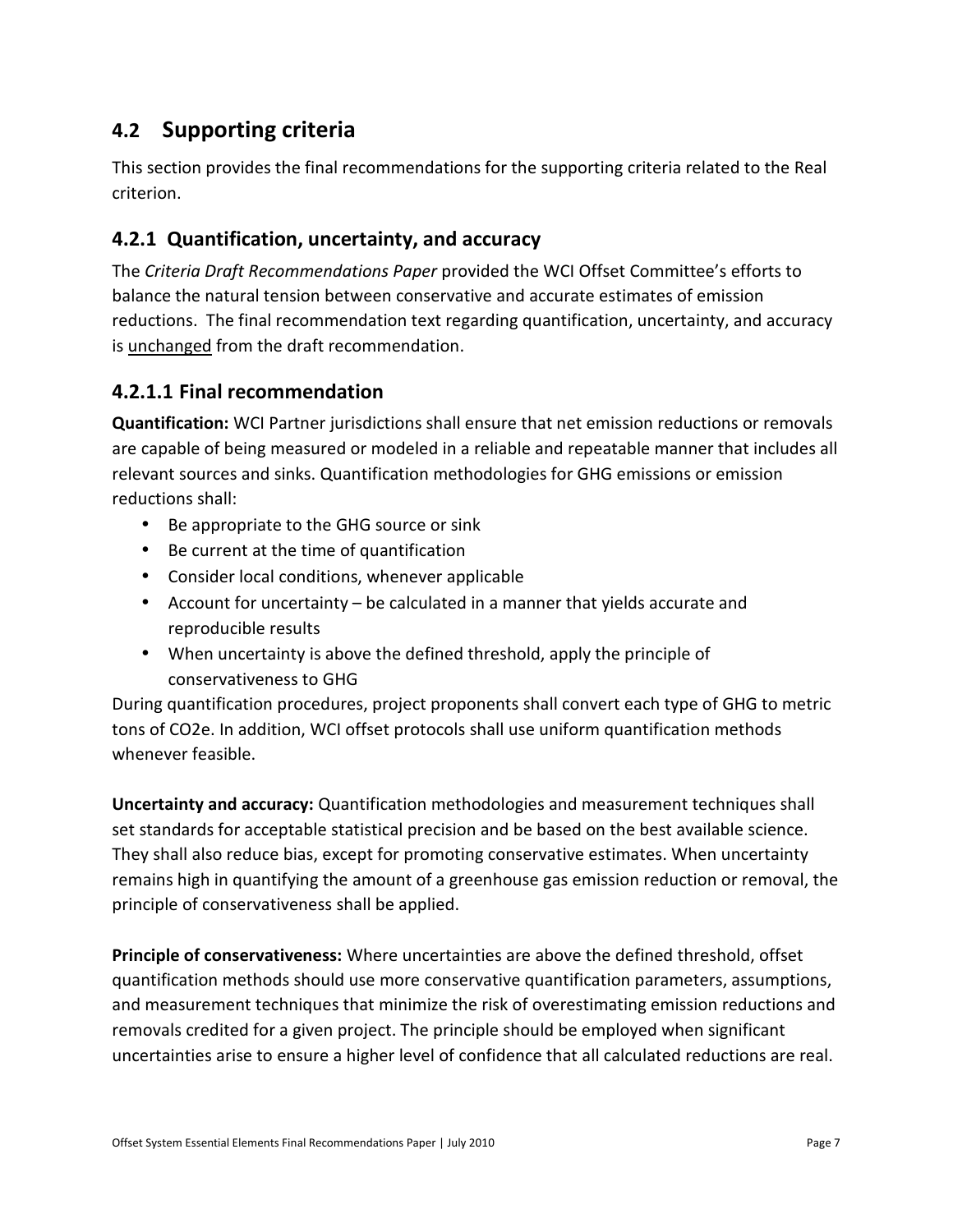#### **4.2.1.2 Summary of stakeholder input**

Stakeholder feedback on quantification was diverse. Comments called for using a panel of experts to evaluate current science and quantification methods, approving projects only where there is a high level of confidence that reductions have occurred, developing procedures for reevaluating quantification methodologies and publication of changes in advance, and providing suggested language to explain the principle of conservativeness.

#### **4.2.1.3 Discussion of final recommendation**

After evaluating the diverse stakeholder feedback, the Offsets Committee has decided to leave the draft recommendation unaltered. Stakeholders may find a fuller explanation for the draft recommendation in the *Criteria Draft Recommendation Paper*. The Committee concluded that stakeholder comments for this draft recommendation generally provided very apt suggestions for the successful implementation of the WCI offsets system but generally did not suggest how the text itself may be changed. The notable exception to this is the stakeholder suggestion for additional language explaining the principle of conservativeness. The Committee notes for stakeholders that its definition for a principle of conservativeness would be as follows: erring on the side of caution while balancing accuracy standards with the need for cost-effective offset projects. The Committee was not comfortable, however, with including that text in the recommendation itself.

#### **4.2.2 Leakage**

As noted in the *Criteria Draft Recommendations Paper*, evaluating leakage is important to maintaining that quantified emissions reductions are real. The final recommendation text regarding leakage is unchanged from the draft recommendation.

#### **4.2.2.1 Final recommendation**

To address activity-shifting and market leakage, WCI Partner jurisdictions will require assessments of whether functional equivalence has been maintained within projects and require that protocols include methods for leakage assessments. WCI offset protocols will evaluate functional equivalence for each project. WCI offset protocols will also require an assessment of potential leakage associated with each project type. In general, WCI jurisdictions prefer the following methods to review leakage risk:

- A quantitative assessment of leakage will be performed whenever possible.
- When a quantitative assessment is not feasible, a qualitative risk assessment will determine whether the risk of systematic leakage is significant or not.
- WCI offset protocols will include a threshold to identify significant leakage. If leakage is found to be above the threshold, the WCI offset protocol quantification methodology will include a factor to account for leakage.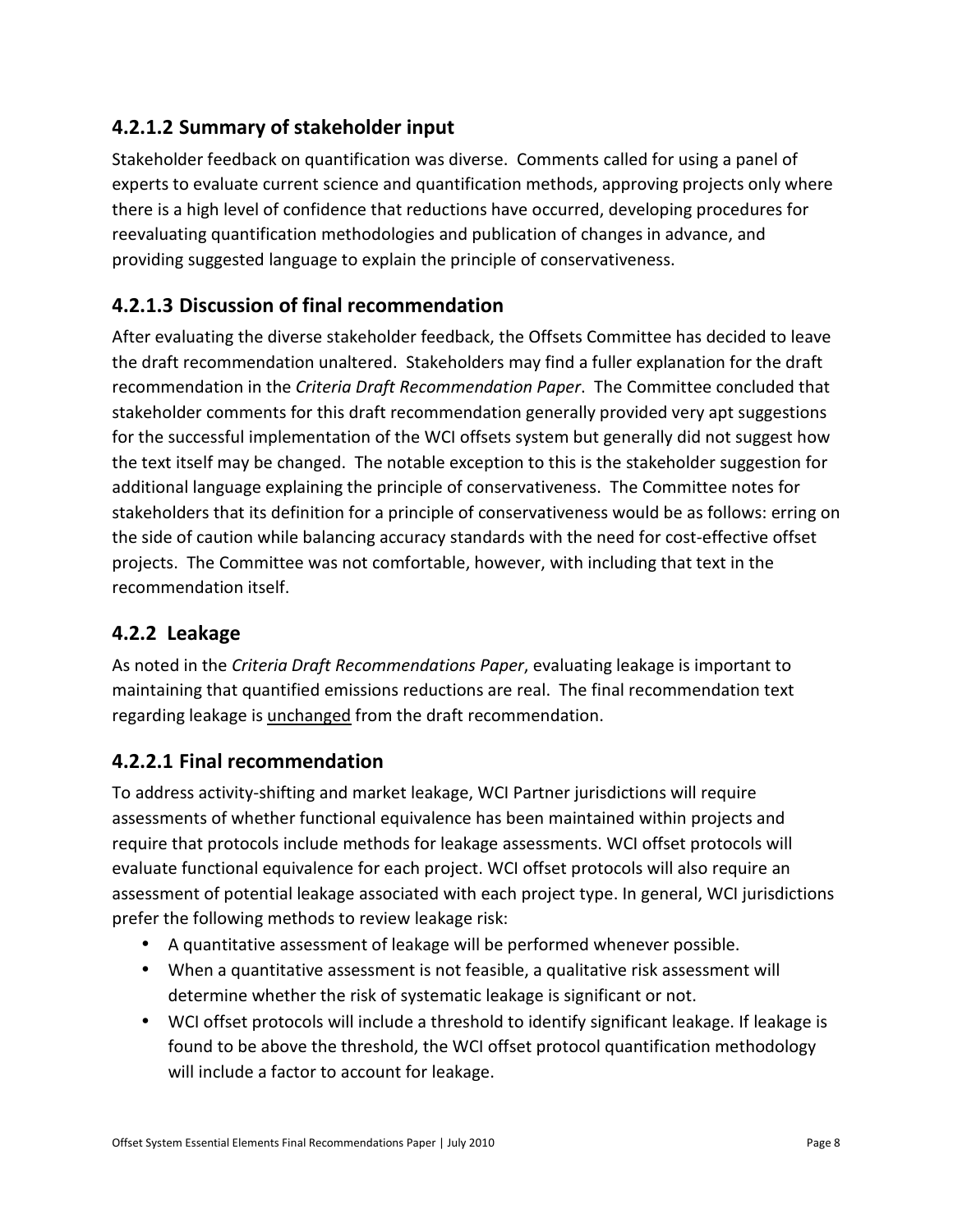#### **4.2.2.2 Summary of stakeholder input**

Most stakeholder comments supported the assessment of leakage when clear guidelines, policies, or procedures are included in WCI offset protocols. Others requested guidance or further discussion on how to determine market (external) leakage as well as functional equivalence.

#### **4.2.2.3 Discussion of final recommendation**

After reviewing stakeholder comments, the Offsets Committee has the left the draft recommendation regarding leakage unchanged. In recognition of the comment requesting additional guidance, the Committee does offer some further discussion on the topics. Further guidance for evaluating leakage will be contained within each WCI offset protocol.

Projects must determine if a significant risk of leakage exists in accordance with WCI offset protocol methods and offset criteria. If the determination results in 'no risk of leakage' in specific cases, the WCI offset protocol may waive a leakage assessment. If the leakage assessment finds a significant risk above a pre-determined threshold, the WCI offset protocol may require a project to mitigate the risk by using a factor to account for leakage when determining the level of GHG emissions or removals.

To ensure a meaningful comparison can be made between the project and baseline case, the baseline must be 'functionally equivalent' to the project. Functional equivalence assesses whether a project is reducing emissions simply by reducing the production of a good or service – instead of providing the same level of production with fewer total GHG emissions. In other words, the baseline must be able to deliver the same types and levels of products or services as the project. An example of functional equivalence would be a biomass and natural gas fired boiler – if both deliver the same quantity and quality of heat, they are functionally equivalent.

The WCI offset protocol used as the basis for a GHG project plan should provide a justified baseline assessment for the particular project type in question. The end result must be the selection of a conservative baseline scenario that is unlikely to overestimate the level of GHG emissions (or underestimate the level of GHG removals) under the business as usual case. In cases where multiple potential baselines appear equally likely to occur even after application of a detailed barriers test or other selection process, the baseline that would result in the lower emission reductions for the project should be selected.

# **5 Defining the Additional criterion**

This section provides the final recommendations for the Additional criterion and its supporting criteria.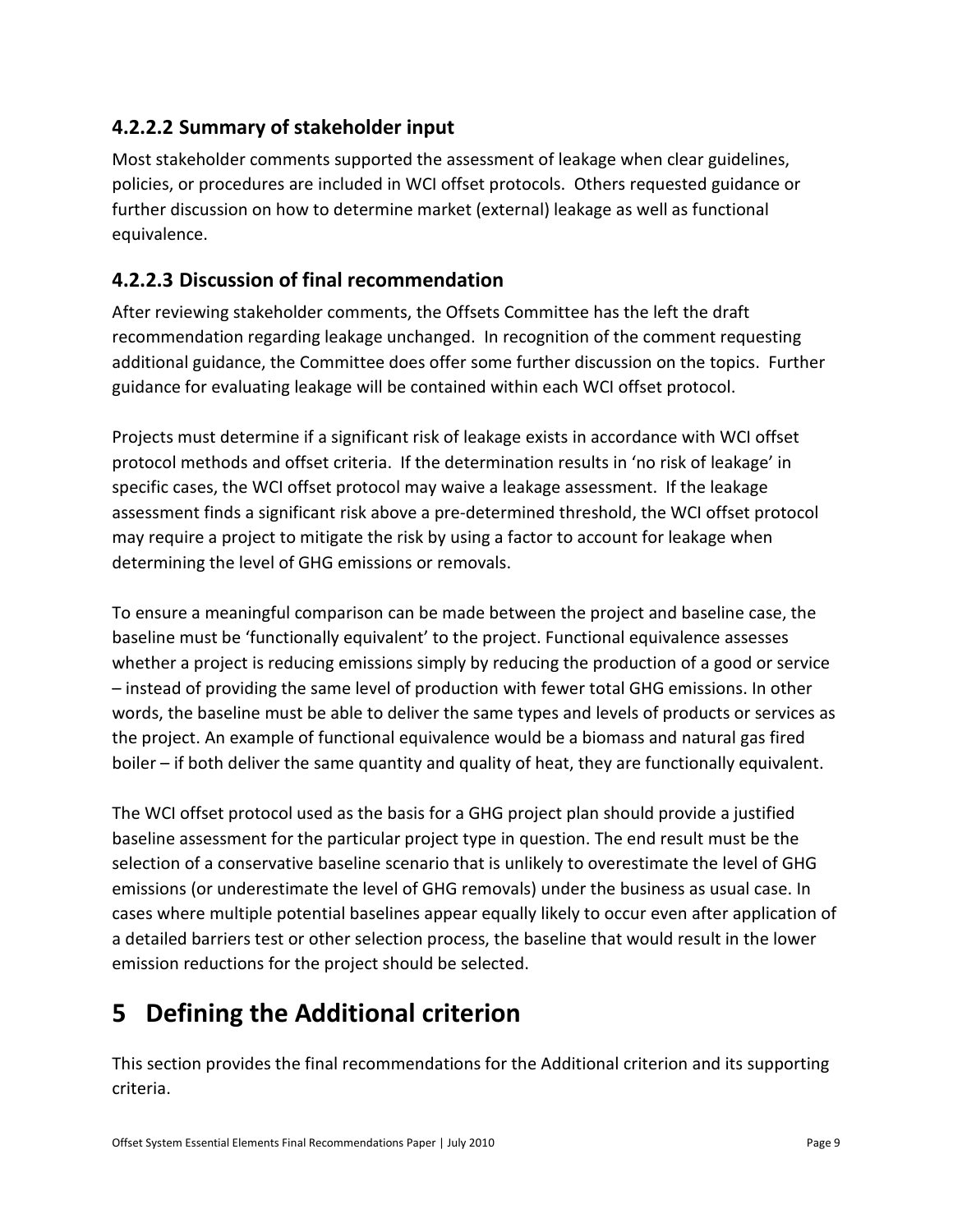### **5.1 Additionality and Baseline**

The final recommendation differs from the draft recommendation based on stakeholder comments and further discussion by the Offsets Committee considering stakeholder feedback.

#### **5.1.1 Final recommendation**

Offset certificates will be awarded only for the portion of greenhouse gas emission reductions or removals that would not have happened under a baseline scenario.

The WCI Partner jurisdictions intend for additionality to be established in a manner that will require offset projects to be evaluated against a baseline that reflects conservative assumptions that are consistent across all WCI Partner jurisdictions. These assumptions will be described in the procedures for setting a baseline in WCI offset protocols. Modeling or other methods of developing the baseline shall use assumptions, methodologies, and values which assure that GHG reductions or removals from a project are not over-estimated (consistent with the principle of conservativeness in 4.2.1).

When possible, the baseline shall be set using a sector-specific or activity-specific performance standard which is set in WCI offset protocols based on a regional assessment of project performance or common practice. WCI Partners intend that all baselines will reflect the most stringent regulatory and legal requirements of any WCI Partner jurisdiction (those requirements leading to the most conservative calculation of emission reductions). When a baseline based on the most stringent regulatory requirement is not practical because of regional differences, the WCI Partners may recommend a protocol using an alternative method.

When it is not possible to set a baseline using a performance standard, a project-specific baseline may be used. Then the baseline will be set to reflect all binding agreements, regulatory requirements and legal requirements applicable to the project and also to ensure that the project is beyond business as usual.

#### **5.1.2 Summary of stakeholder input**

Stakeholders generally supported the recommended preference for a performance-standard baseline. It was suggested that the definition should clarify that the WCI's intent that additional reductions and removals would not have otherwise occurred in the absence of the offset project. Several comments expressed concern that exclusive reliance on a baseline method will allow eligibility for some non-additional projects and suggested that a common practice or barrier test accompany the performance standard.

While there was some support for using a regional regulatory baseline, many commenting stakeholders were concerned that setting a baseline at the most stringent regulatory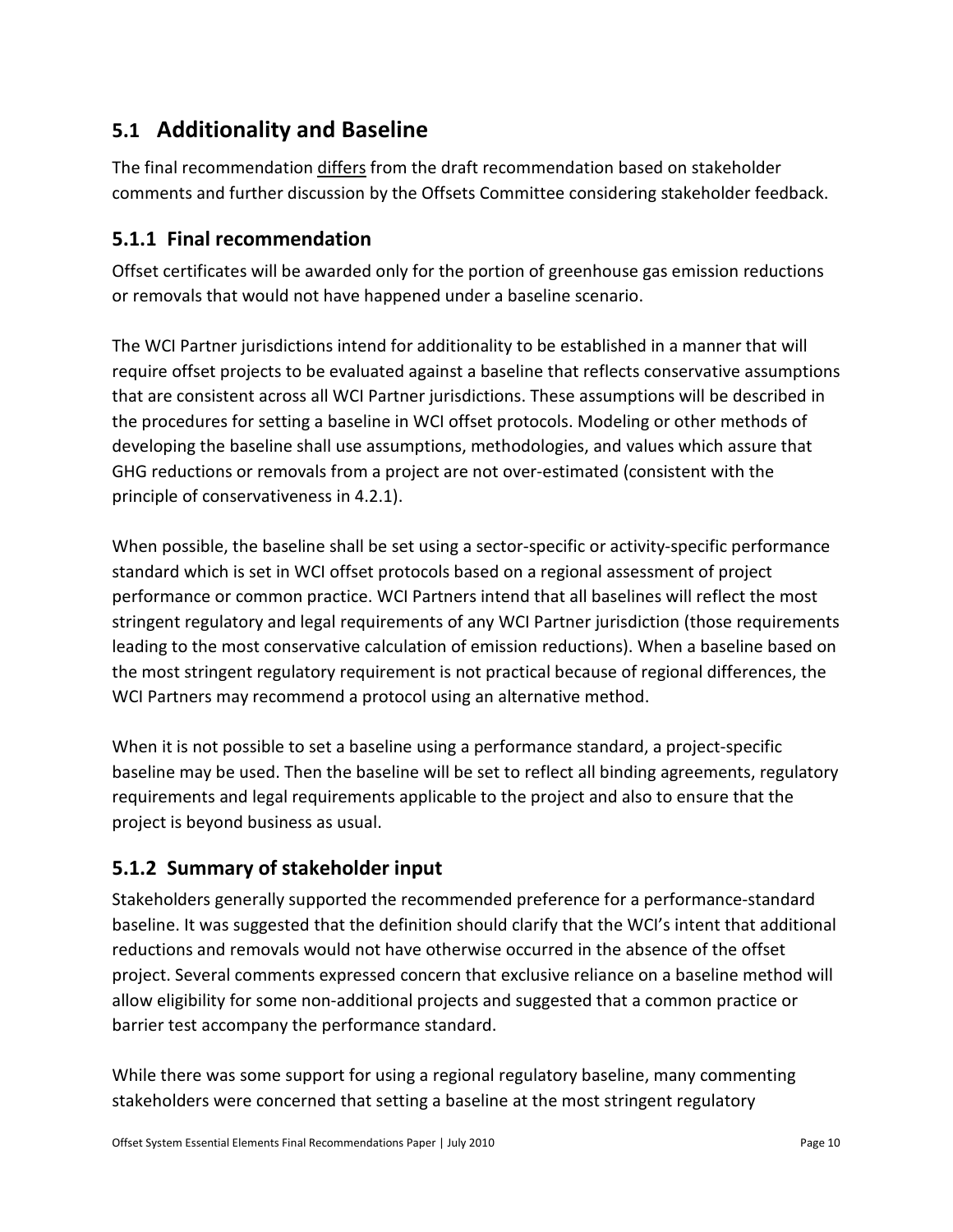requirement would unduly limit offset supply and could be difficult to apply in some sectors (e.g., forestry). From their point of view, projects which the WCI Partner jurisdictions should view as additional would be deemed to be non-additional. Those concerned suggested that the WCI apply this on a case-by-case basis or remove this part of the draft recommendation completely.

#### **5.1.3 Discussion of final recommendation**

Given the depth of the comments on additionality, the Offsets Committee gave the recommendation a fairly extensive makeover. Given the extent of the changes, the discussion below does not focus so much on changes from the draft recommendation but on discussing the final recommendation itself.

The recommended definition of additionality and baseline is consistent with the International Standards Organization's (ISO) 14064-2 standard by defining what is additional as emission reductions or removals beyond any reductions or removals achieved under a baseline scenario. Under this definition offset projects can generate offsets for early adoption of activities that will be required in the future by a current or expected regulation until the requirement takes effect. However, new regulations or requirements that were not implemented or expected during project registration or renewal will not affect project additionality until the end of the current crediting period.

Each WCI offset protocol must lay out the methodologies that a project proponent shall use to determine additionality and model the baseline scenario. The WCI Partners prefer protocols that take a sector-specific or activity-specific performance standard approach to determining additionality. In this method, the baseline is set as the performance standard or the minimum actions required by law, whichever is higher.

In setting baselines it is the intent of WCI Partners that the performance standard will be set to reflect the most stringent regulatory or legal requirements in any WCI Partner jurisdictions. This will result in the most conservative assessment of offset reductions, helping to ensure the integrity of the WCI offset system. Setting a performance standard based on the most stringent regulation in any WCI jurisdiction will 'level the playing field' among WCI Partner jurisdictions and remove any incentive to weaken or solely maintain environmental protections in order to qualify more offset projects. For some project types it will be difficult to apply this standard based on regional differences. In these protocols, the WCI Partners may address regional differences using alternative methods.

When a performance standard approach is not the best alternative for a certain project type or it will take a number of years to develop a reasonable performance standard, the WCI Partners may recommend protocols that use alternative methods as long as they meet the criteria for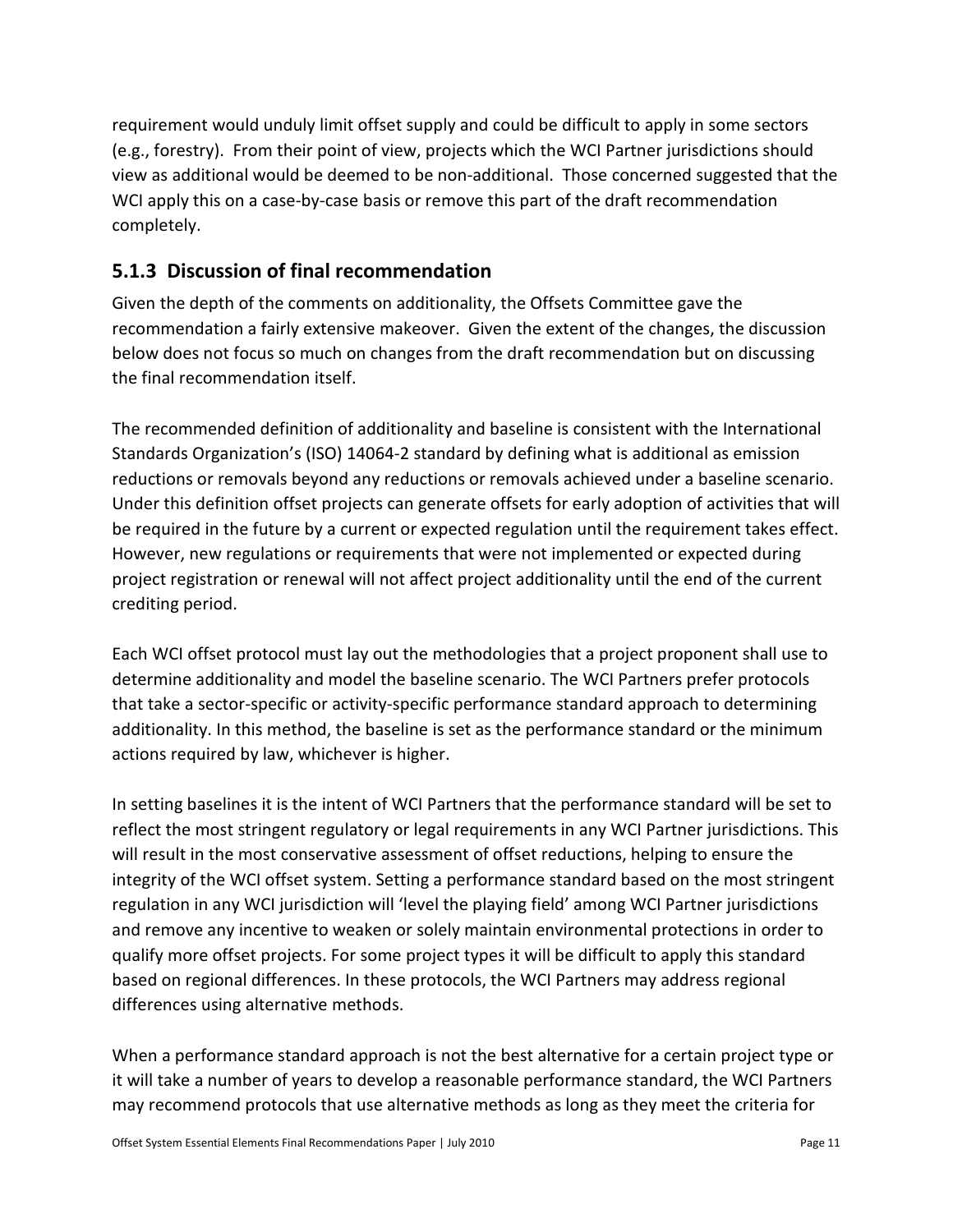determining additionality and baseline. When an alternative method is used, the baseline will reflect the chosen standard and the regulatory and legal requirements applicable in the jurisdiction where the project is located. Methods such as a common practice test, investment test, barrier analysis, or other tests of financial additionality can be used to determine whether a project is beyond business as usual.

The WCI Partners intend to use baselines that exceed this minimum by favoring performance standards since performance standards generally set higher baselines and are thus more conservative. Performance standards are designed to capture common practice or business-asusual investment activity such that there is high confidence that the reductions or removals of greenhouse gas emissions by offset projects exceed those already occurring – especially when what is already occurring exceeds regulatory requirements.

The WCI Partners are retaining the option of using proportional additionality as the means to develop performance standards for sequestration projects in agriculture and forestry. Proportional additionality models sector activity in aggregate across either a WCI jurisdiction or the WCI region as a whole– the level of project activity that would occur absent the offset programs of WCI Partner Jurisdictions (i.e., baseline activity) and the level of aggregate project activity that is induced in response to the WCI offset program. The portion of a projects emissions reductions or sequestration over the sectoral baseline is considered additional. Over time as practices become more common projects receive a small portion of offset credit for these actions.

The WCI Partners' draft recommendation for additionality and baseline sets an overall standard but at the same time provides flexibility by deferring to the WCI offset protocols the specific methods used to achieve the standard. For example, WCI offset protocols may include additionality tests for project types that do not lend themselves to a performance standard approach. In this way, WCI offset protocols for project types that otherwise would be excluded can still be included in Partner Jurisdictions' offset programs. The WCI Offset Committee generally concurs with the prevailing view of commenting stakeholders concerned about using investment, funding or financial barriers tests in determining additionality. Thus, Partner Jurisdictions will not require them on a system-wide level, although they could be required by a WCI offset protocol where they are deemed appropriate for a given project type.

### **5.2 Supporting criteria**

This section provides the final recommendations for the supporting criteria related to the Additional criterion.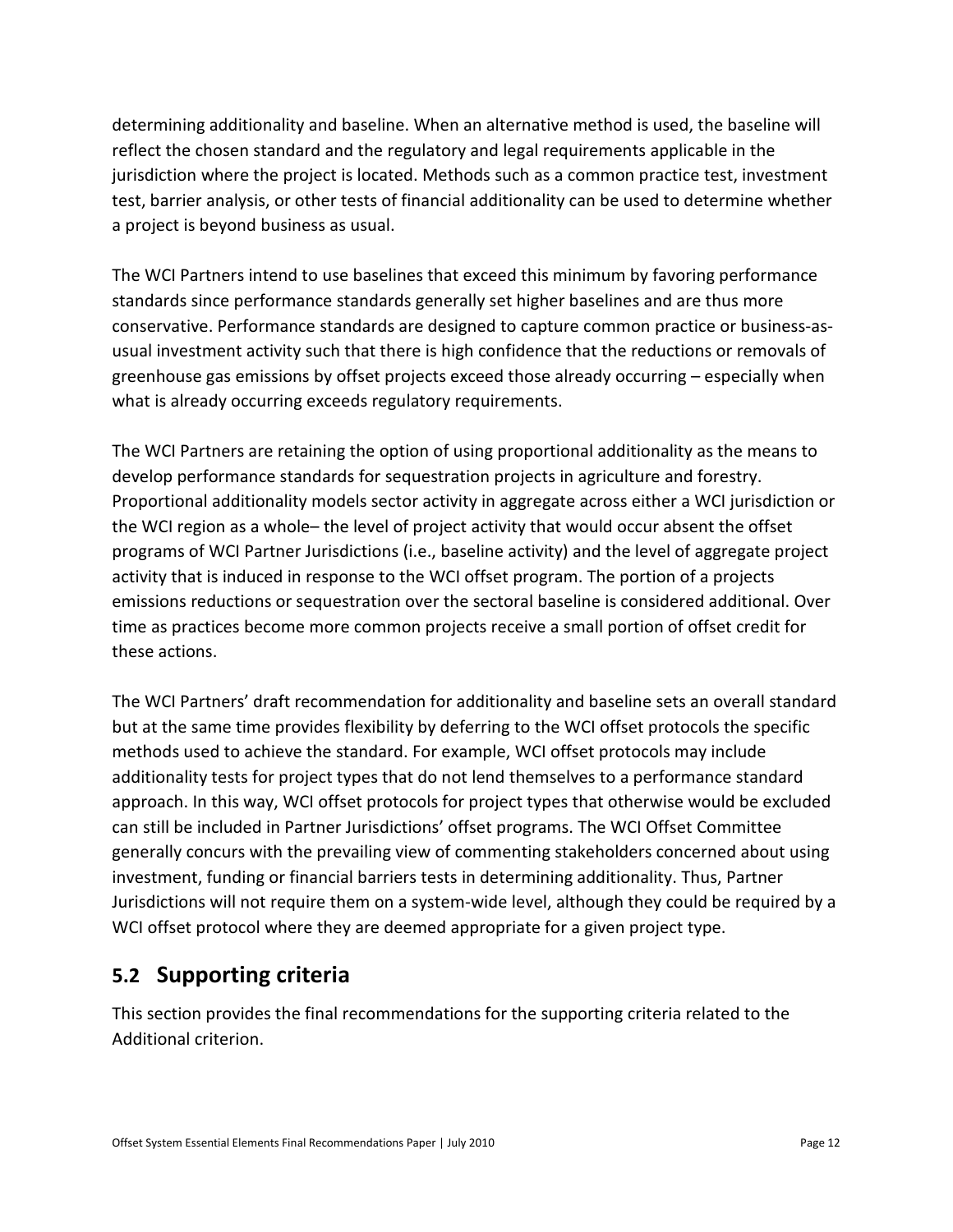#### **5.2.1 Eligibility date**

The offset project eligibility start date establishes a date such that only projects commenced after that date are eligible to generate offset certificates. The final recommendation differs from the draft recommendation based on stakeholder comments and further discussion by the Offsets Committee considering stakeholder feedback.

#### **5.2.1.1 Final recommendation**

Offsets may be awarded only for projects that are initially commenced on or after January 1, 2007, the start of the year in which the original WCI Memorandum of Understanding (MOU) beginning the development of the cap-and-trade program by Partner Jurisdictions was signed. Offset certificates may be awarded for all GHG reductions or removals occurring on or after January 1, 2007.

An offset project proponent must apply to register its project with a WCI Partner Jurisdiction within one year of project commencement. Projects that commenced prior to finalization of the applicable WCI offset protocol must apply within one year of that protocol's finalization.

#### **5.2.1.2 Summary of stakeholder input**

Most written comments addressed the project eligibility date. Many supported an eligibility date earlier than that proposed in the draft recommendation (September 23, 2008) while some other stakeholders suggested a later project start date, or at least a later date before which reductions could be credited with offset certificates. Overall, stakeholders suggested a number of alternative project eligibility dates ranging from January 1, 2001 to January 1, 2012.

#### **5.2.1.3 Discussion of final recommendation**

This recommendation establishes a project eligibility start date of January 1, 2007. This is based on the date when the WCI was established. The Offsets Committee believes that projects initiated before the formation of the WCI cannot readily claim they were developed based on incentives from the WCI cap-and-trade program. The MOU establishing the WCI was signed by the governors of five U.S. states on February 26, 2007. The WCI Partners have chosen to make the eligibility start date the beginning of the year in which the WCI was created.

### **5.2.2 Crediting period**

As noted in the Criteria Draft Recommendations Paper, a crediting period determines how long an approved offset project is eligible to generate offset certificates. The final recommendation differs from the draft recommendation based on stakeholder comments and further discussion by the Offsets Committee considering stakeholder feedback.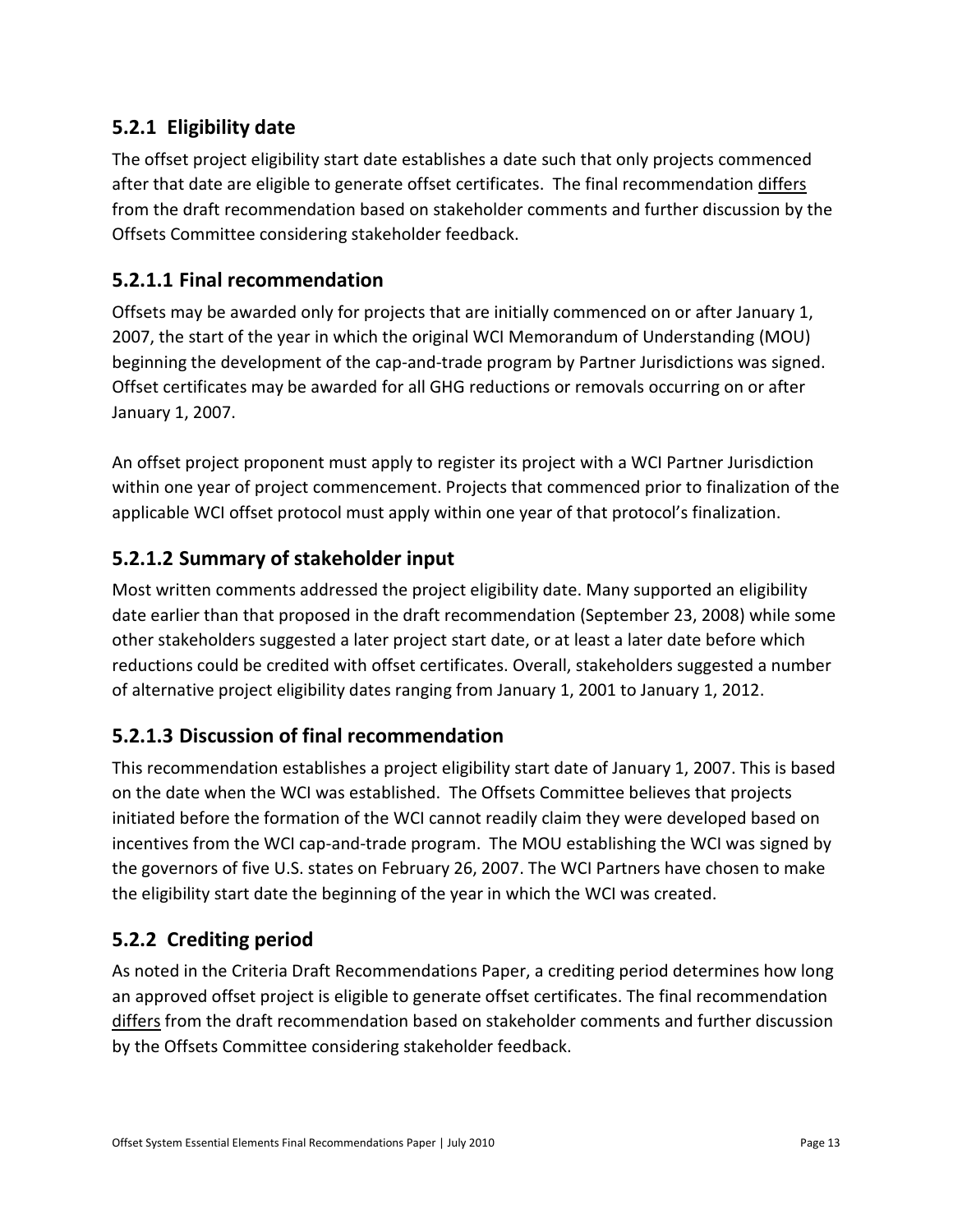#### **5.2.2.1 Final recommendation**

The crediting period for non-sequestration WCI offset projects will be 10 years. At the end of a crediting period a project proponent may renew a project subject to the current WCI offset protocol for that project type. Renewal of a project at the end of a crediting period will include a reevaluation of a project's additionality and reevaluation of how the reductions are quantified and verified. Thus, the baseline scenario will be reevaluated at each renewal.

The crediting period for sequestration projects will be specified by the applicable WCI offset protocol. However, any individual crediting period may not exceed 25 years before a renewal, and the total crediting period including all renewals may not exceed 100 years for sequestration projects. The applicable WCI offset protocol will also lay out the requirements for project renewal. At a minimum, the project must reevaluate quantification and monitoring methods based on the current WCI offset protocol. If possible, projects will also need to reassess project additionality and baselines in order to renew the project.

#### **5.2.2.2 Summary of stakeholder input**

Stakeholders offered a number of comments concerning the length of a crediting period and the number of crediting period renewals for which each project should be eligible. There was support from stakeholders for both extending and shortening the recommended crediting period for both sequestration and non-sequestration projects. Stakeholders also suggested not limiting the number of crediting period renewals for projects that continue to generate real, additional, and verifiable reductions.

#### **5.2.2.3 Discussion of final recommendation**

During a crediting period a project will generate certificates based on the methods laid out in the applicable WCI offset protocol at the time a project is registered. A project will continue to generate certificates throughout the crediting period assuming it reduces or sequesters more greenhouse gases beyond the baseline established at the time project registration. Changes in regulations or the WCI offset protocol itself will not affect a project during its current crediting period, unless the project developer chooses to use the updated protocol instead of the protocol version in place at the time of project registration.

Crediting period length remains unchanged from the draft recommendation. However, the final recommendation lifts the limit on the number of renewals for non-sequestration projects. For project renewal, non-sequestration projects will undergo a full reevaluation of all criteria based on the current WCI offset protocol for that project type.

Sequestration project will be able to renew a crediting period such that the total crediting period for any project does not exceed 100 years. A WCI offset protocol will lay out the criteria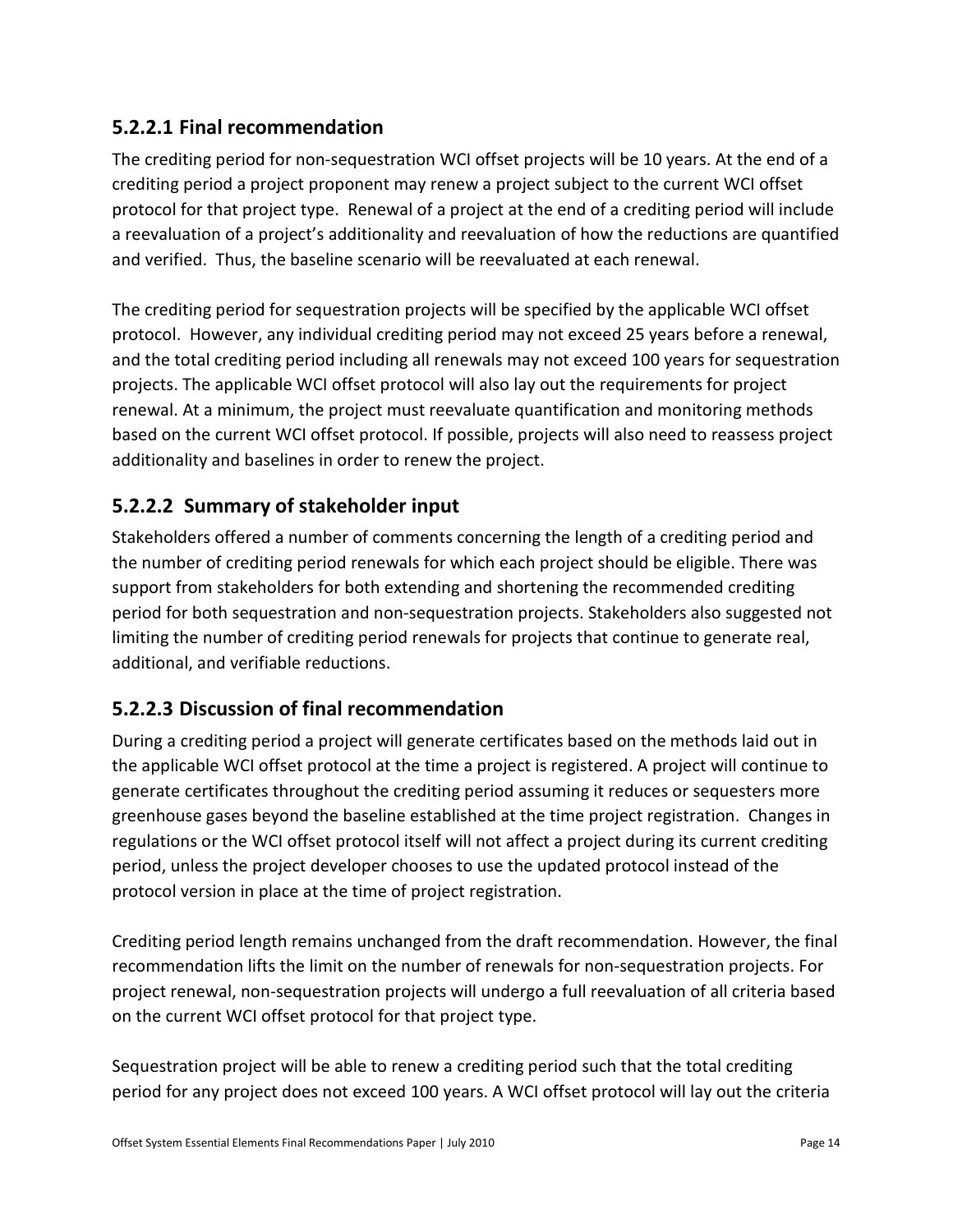a project must meet in order to qualify for renewal. At a minimum the project proponent will need to modifying quantification and monitoring methods and plans to reflect the current practices laid out in the most recent WCI offset protocol for that project type. For project types where it is possible to reassess additionality, the project will need to undergo a full reevaluation of baselines to ensure it continues to meet the criteria for additionality. For project types such as afforestation where it is impossible to reassess the project baseline, projects will still be eligible for crediting period renewal assuming they continue to sequester carbon.

# **6 Defining the Permanent criterion**

This section provides the final recommendation for the Permanent criterion.

### **6.1 Permanent**

As noted in the *Criteria Draft Recommendations Paper*, permanence is an issue which needs to be addressed in projects which involve a risk of reversal, most notably geologic and terrestrial sequestration of carbon (i.e., carbon that is stored in biomass and soil). The final recommendation text revises the draft recommendation.

#### **6.1.1 Final recommendation**

With respect to offset project activities, permanence means either that reductions or removals are not reversible or that, if reductions or removals are reversible, the provisions outlined in the remainder of this recommendation must be met.

Sequestration projects must be designed so that the net atmospheric effect of their greenhouse gas removal is comparable to the atmospheric effect achieved by non-sequestration projects. The atmospheric effect will be based on the current international standard established by the UNFCCC, which is currently 100 years. This international standard may be updated from time to time, and the WCI Partner jurisdictions will adopt the new international standard if/when it is updated.

If an emission reduction is reversed after offset certificates are issued, the project developer must either replace the certificates representing reversed reductions with other compliance units from within the system or return certificates that were issued to the project. The number of certificates required to be replaced or returned will, at a minimum, be the difference between the atmospheric benefit the sequestration project until it was reversed and the total sequestration for which certificates were issued. Applicable approaches to assuring permanence for a project type will be included in the appropriate WCI offset protocol.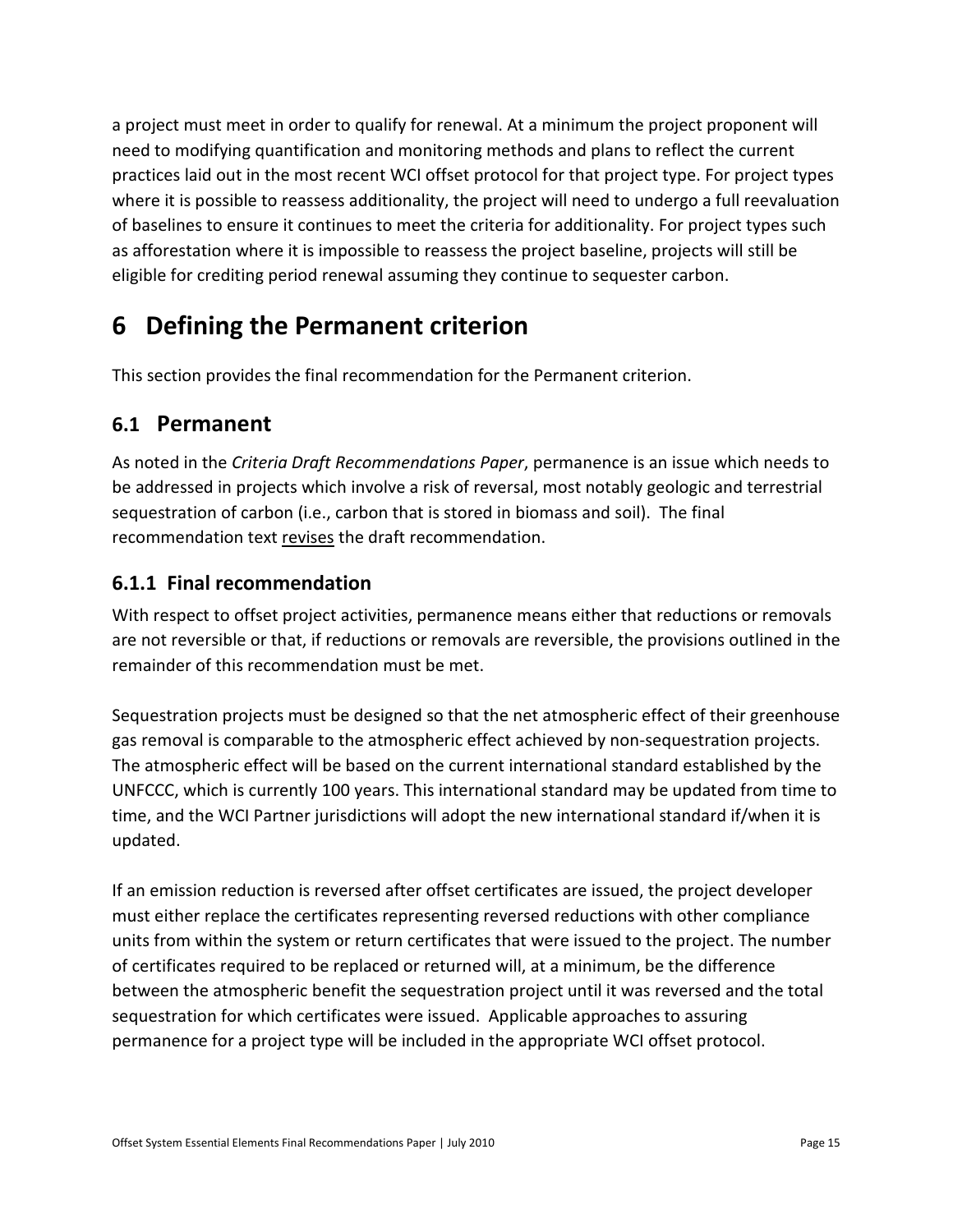In conformance with the applicable WCI offset protocols, project proponents shall follow or establish effective (i) monitoring systems, (ii) risk mitigation approaches, and (iii) contingency plans which address how, in the event of a reversal that is the result of proponent intention or negligence, any affected offset certificates will be replaced. The contingency plan shall include specific mechanisms that are exercisable at the time a reversal is identified whether or not the proponent is solvent, exists in its original form, and/or has ownership of or responsibility for the project.

WCI Partner jurisdictions will establish mechanisms to address reversals that are not the result of proponent intention or negligence and where proponents' contingency measures prove inadequate.

#### **6.1.2 Summary of stakeholder input**

Stakeholder groups offered valuable feedback on the permanent criterion. There was consensus that the environmental integrity of the offsets system needs to be ensured. There was also broad agreement that various measures including buffer pools, pro-rating, discounting and replacement could be employed in order to maintain the atmospheric benefit of projects. Stakeholders expressed concern over the 100-year standard for assessing permanence, and at least one stakeholder suggested creating temporary or short-term credits. Stakeholders also expressed support for an approach where the buyer of offsets is not held liable for reversals, with some stakeholders suggesting that punitive penalties be applied for intentional reversals.

#### **6.1.3 Discussion of final recommendation**

The final recommendation for the permanent criterion remains largely unchanged from the draft recommendation. Following review of stakeholder feedback regarding permanence and further discussion among themselves, the WCI Partners revised the permanence recommendation to clarify when reversals will necessitate the replacement of issued offset certificates. This recommendation provides the system-level requirements, with additional detail to be provided in the WCI offset protocols.

Some stakeholder comments suggested measures for assessing permanence (e.g., use of conservation easement). Under the final recommendation, such measures will be evaluated at the protocol level. The WCI Offsets Committee understands the concern over the appropriateness of a 100-year standard and has included provisions for the possible reevaluation of the standard. The WCI Partners also discussed the possibility of temporary crediting, but experience with this approach to date suggests that it may not sufficiently incentivize the desired sequestration activities.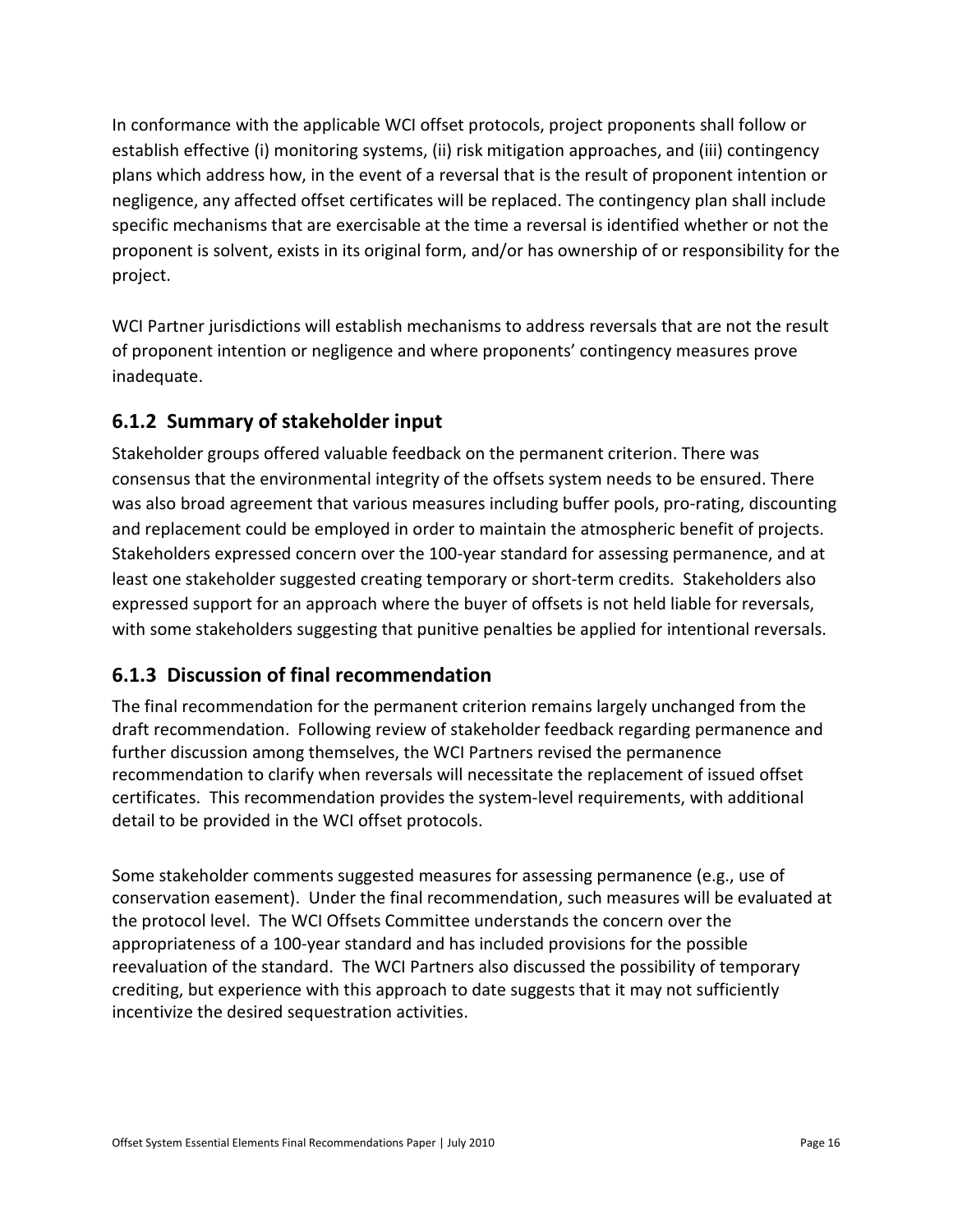# **7 Defining the Verifiable criterion**

This section provides the final recommendation for defining the Verifiable criterion and three supporting criteria.

## **7.1 Verifiable**

As noted in the *Criteria Draft Recommendations Paper*, the biggest question related to the term verifiable is who will objectively review the GHG assertion or reduction and making a finding whether the GHG assertion or reduction is accurate. The final recommendation text is unchanged from the draft recommendation.

#### **7.1.1 Final recommendation**

With respect to offset project activities, verifiable means that a GHG reduction or removal, or assertion thereof, is well documented and transparent such that it lends itself to an objective review by a qualified verifier. Verifiers for WCI offsets will be independent third parties who have been accredited to a standard acceptable by the WCI Partner jurisdiction in which the project is registered.

#### **7.1.2 Summary of stakeholder input**

Several stakeholders offered written comments on this criterion. Stakeholder suggestions included that the WCI should enable a public comment process as part of the verification process and that accreditation requirements should be harmonized across the WCI region. There were recommendations to prohibit verifiers from having a financial stake in the offsets projects they verify.

#### **7.1.3 Discussion of final recommendation**

The Offsets Committee regards the stakeholder comments as providing helpful guidance for the WCI Partner jurisdictions to implement an effective verification program for WCI offsets. From these comments, the Committee did not find a reason to modify the draft recommendation. Many of the stakeholder comments on the draft recommendation were related to offsets process (e.g., accreditation of verifiers) and will be addressed in the *Process Draft Recommendations Paper*. The Offsets Committee also wishes to stress its view that emission reductions and removals being verifiable prevents so-called forward crediting of offset certificates until after the reductions have been realized and verified.

# **7.2 Supporting Criteria**

This section includes final recommendations for three supporting criteria related to the verifiable criterion.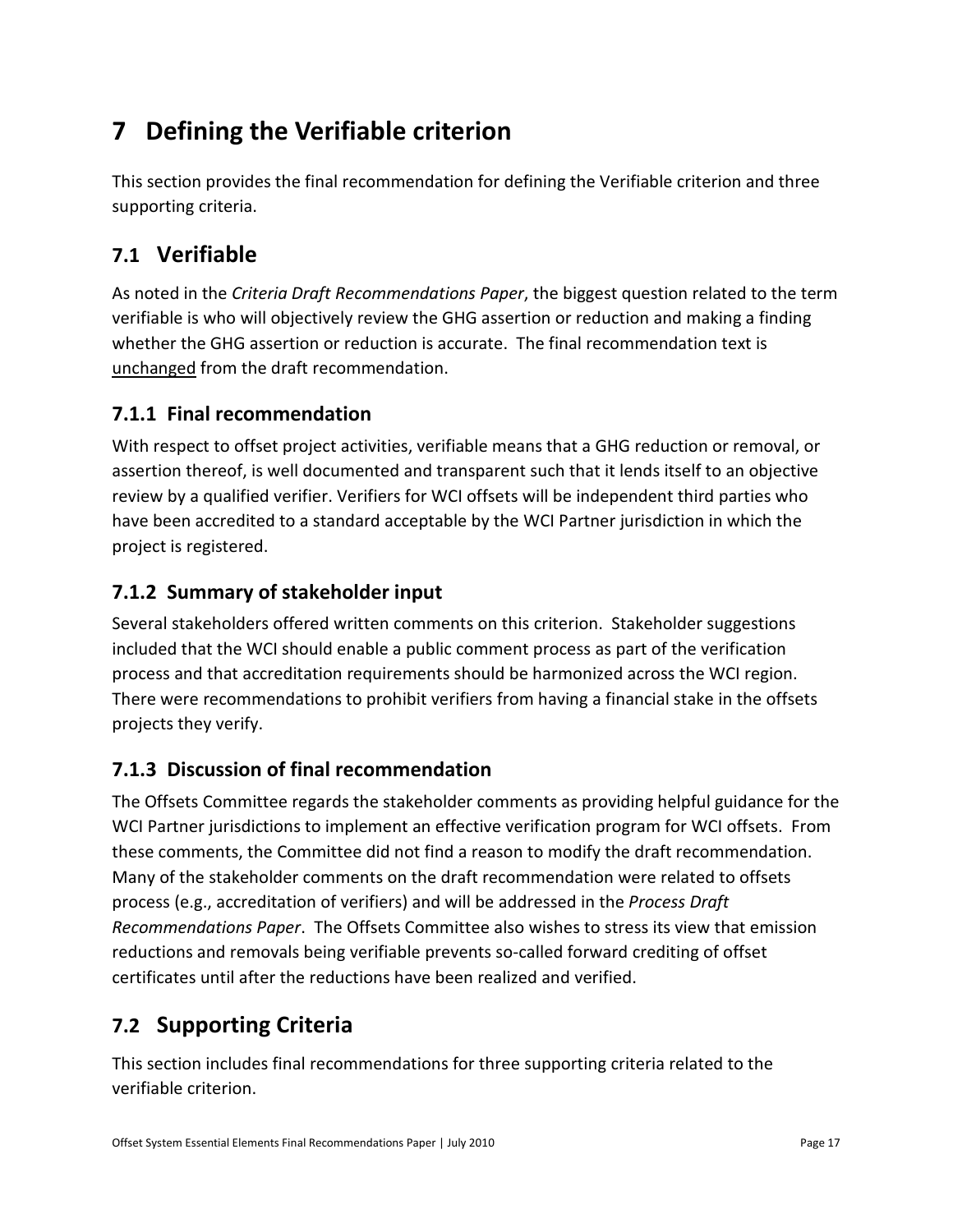#### **7.2.1 Validation**

As noted in the *Criteria Draft Recommendations Paper*, the key questions regarding validation were whether validation would be required and who would perform the validation. The final recommendation differs from the draft recommendation. The changes are not so much because of stakeholder comment but a result of further consideration by the Offsets Committee as it drafted the *Process Draft Recommendations Paper*.

#### **7.2.1.1 Final recommendation**

With regards to WCI offsets, validation is a required review by an accredited independent third party or the WCI Partner jurisdiction to assess the likely result of reductions or sequestration from a proposed project that would use a WCI offset protocol.

#### **7.2.1.2 Summary of stakeholder input**

Stakeholders offered a mixed view on validation. Some stakeholders commented that a validation step is absolutely necessary, while others suggested that validation should not be required at all. Some suggested that third-party validation should not be required.

#### **7.2.1.3 Discussion of final recommendation**

After further discussion, the Offsets Committee has concluded that validation is necessary in the offsets process. Project details must be evaluated at some point, and the Committee's recommendation is to require validation prior to project registration. The final recommendation retains for each WCI Partner jurisdiction the flexibility to have validation performed either by an accredited third party auditor or by itself.

#### **7.2.2 Enforceable**

Enforceability is key to ensuring that offset project developers comply with the WCI offset protocols and offset system requirements. The final recommendation text is unchanged from the draft recommendation.

#### **7.2.2.1 Final recommendation**

Each Partner jurisdiction will, to the extent permissible by law, put in place sufficient compliance/enforcement mechanisms and detail for the jurisdiction to compel compliance with its requirements and with WCI offset protocols.

#### **7.2.2.2 Summary of stakeholder input**

Stakeholders generally commented enforcement requirements and penalties should be consistent across all WCI Partner jurisdictions. A couple written comments suggested more detail should be provided.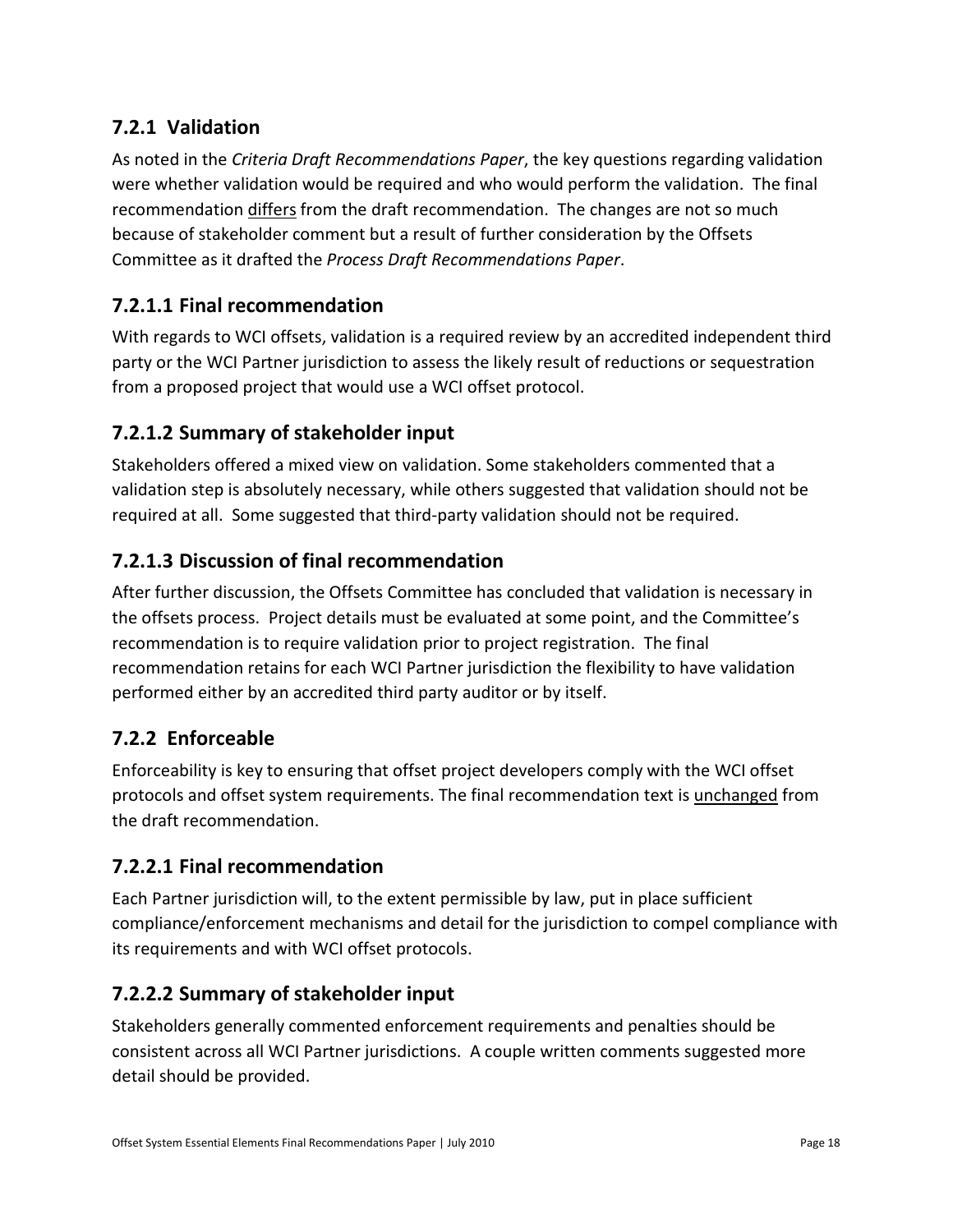#### **7.2.2.3 Discussion of final recommendation**

The *Criteria Draft Recommendations Paper* offered the Offsets' Committee reasoning for the above recommendation. After reviewing the stakeholder comments, the Offsets Committee did not identify any reason to change the recommendable regarding the enforceable criterion. The Committee does appreciate stakeholder comments for more detail on the enforcement process in regards to WCI offsets, and this detail will be provided in a future deliverable from the Offsets Committee.

#### **7.2.3 Material**

As explained in the *Criteria Draft Recommendations Paper*, the term "materiality" refers to a threshold beyond which differences in reported emissions/reductions are deemed unacceptable. The final recommendation revises the draft recommendation.

#### **7.2.3.1 Final recommendation**

Material misstatement means that errors, omissions or an aggregation of both in the reported GHG reductions or assertion exceeds a +5% threshold. For a WCI offset, the verifier must be able to state with reasonable assurance the total reported reductions or removals are free of material misstatement.

#### **7.2.3.2 Summary of stakeholder input**

There were few written comments offering comments specific to the Materiality supporting criterion. One suggestion from stakeholders was to define material misstatement as errors or emissions resulting in significant overestimates (e.g., +5% only, not ±5%) since underestimates of emission reductions do not harm environmental integrity of the overall program. Another suggestion from stakeholders was to apply a different threshold for small projects as their errors could exceed materiality thresholds despite affecting only a small number of tons.

#### **7.2.3.3 Discussion of final recommendation**

The level of the ±5% threshold in the draft recommendation was consistent with the materiality threshold for emitters with mandatory reporting obligations in the WCI jurisdictions (as described in the Essential Reporting Requirements document). Following suggestion from stakeholder comment, the WCI Offsets Committee has modified its previous reasoning about not deviating the threshold from that used for mandatory reporting. Because of the uncertainty inherent with most offsets, it may be appropriate to apply the threshold only to overestimated reductions and not to underestimated reductions. The Offsets Committee considered the stakeholder suggestion about a different threshold for smaller projects but concluded based on current information to recommend the same threshold to all projects regardless of size—consistent with the same threshold being applied to all emitters under mandatory reporting regardless of their size.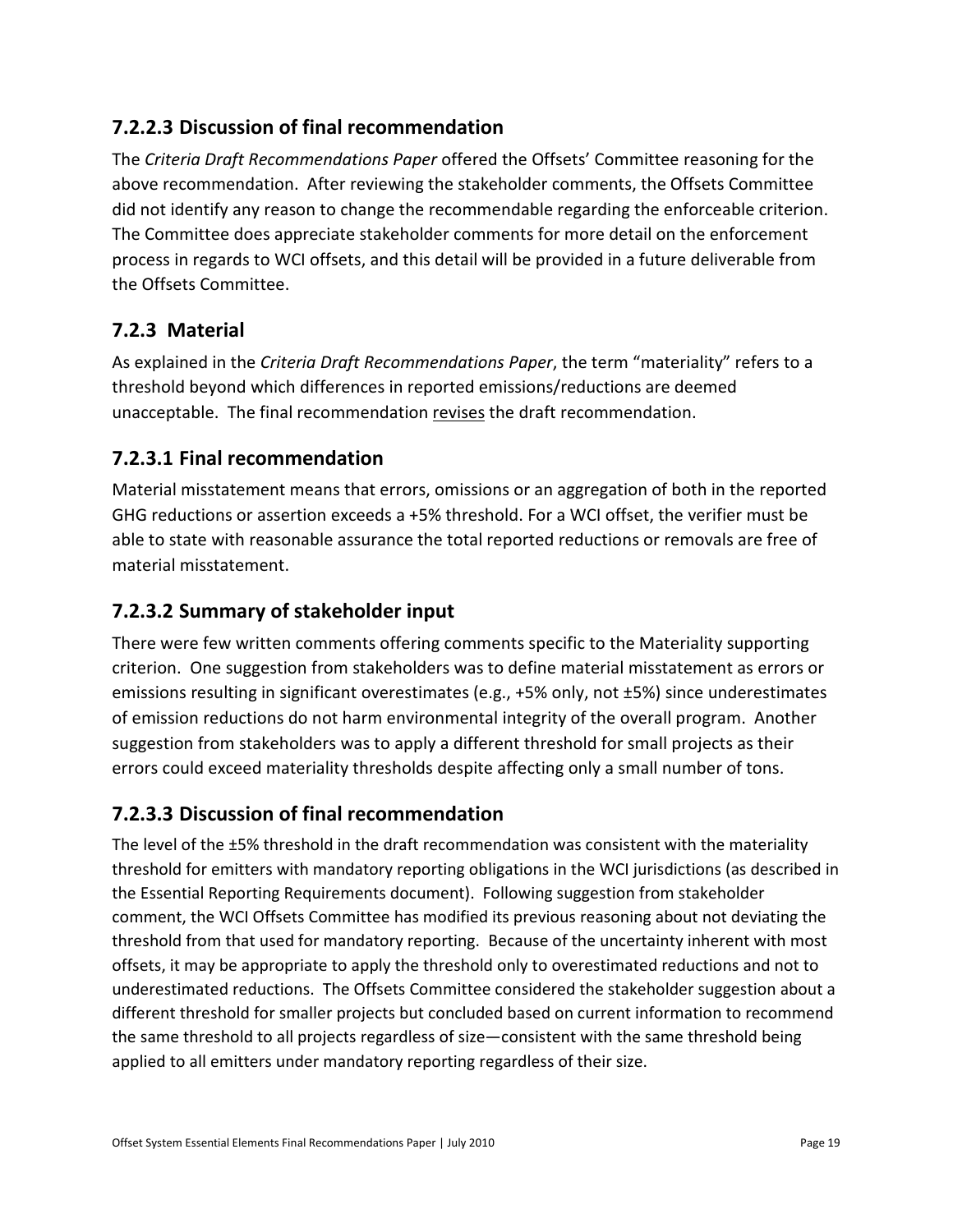# **8 Other considerations**

This section includes final recommendations for three considerations that were of importance to the Offsets Committee for this paper but did not otherwise fit well under the discussions of the offset definition or essential criteria.

### **8.1 Transparency**

The final recommendation text for transparency is unchanged from the draft recommendation, aside from a minor clarifying edit.

#### **8.1.1 Final recommendation**

Partner Jurisidictions' offset systems will provide transparency such that sufficient and appropriate protocol, project and certificate information is disclosed in a timely manner to allow offset system participants and the general public to make decisions with reasonable confidence.

#### **8.1.2 Summary of stakeholder input**

Several stakeholders provided written comment on transparency, and each tended to focus on a different aspect of a transparent offset system, including (a) concern whether system requirements would not sufficiently respect the privacy of small family farms involved in generating offsets, (b) the importance of registries making standardized information available, and (c) the importance of timely public disclosure of offset documents allowing for public comments on proposed projects.

#### **8.1.3 Discussion of final recommendation**

Unaltered, this recommendation maintains the important role of transparency in the WCI offsets system. As discussed in the Criteria Draft Recommendations Paper, details regarding transparency will be provided via subsequent deliverables from the Offsets Committee, including the *Process Draft Recommendations Paper* (Task 1.3) and other deliverables from Task 1.5.

### **8.2 Co-benefits**

The final recommendation text regarding co-benefits is unchanged from the draft recommendation.

#### **8.2.1 Final recommendation**

WCI Partners recognize the environmental, social, economic and health benefits that may arise from an offset project and the offset system will focus on those benefits directly related to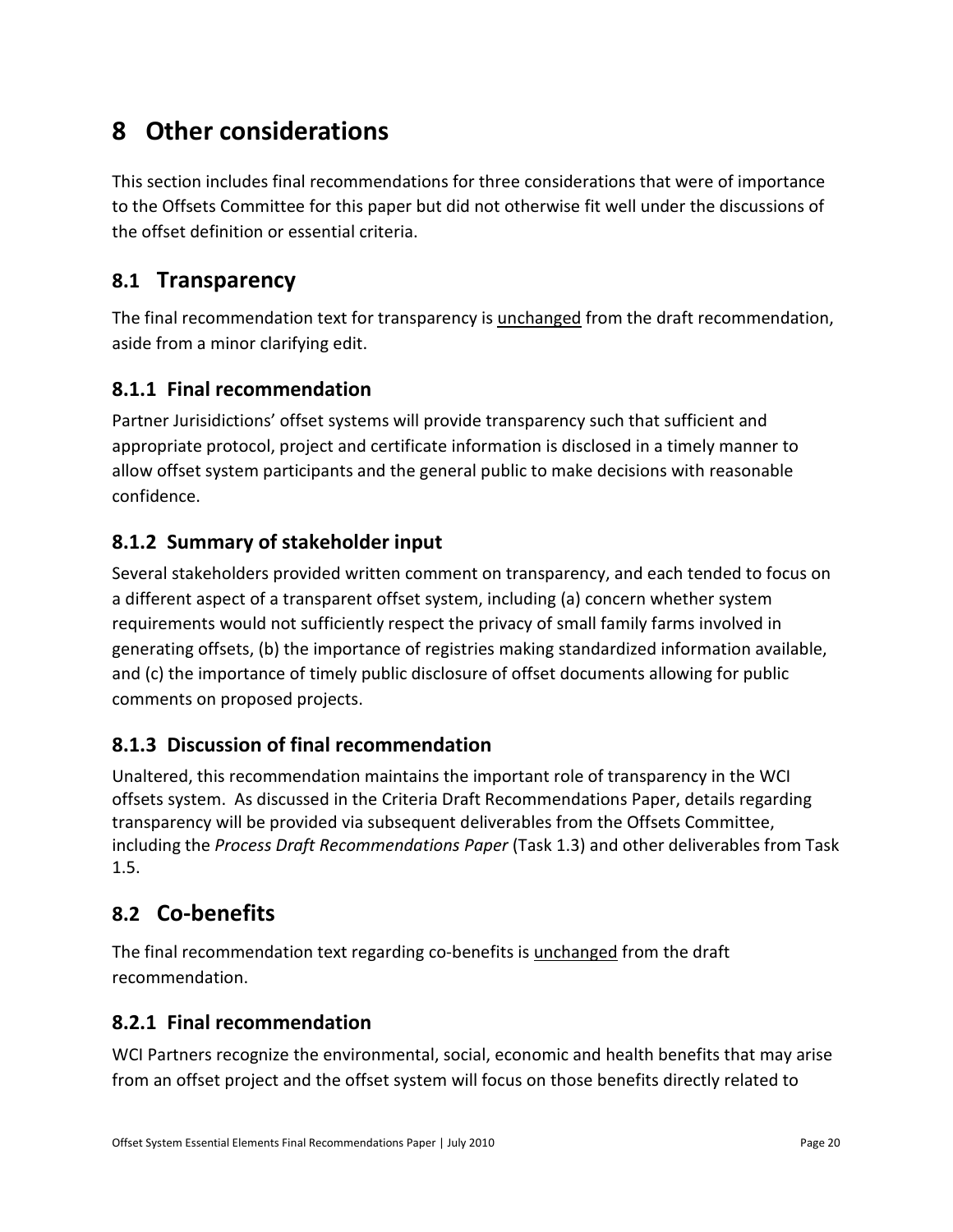mitigating climate change. A WCI offset project is required only to result in a greenhouse gas emission reduction or removal.

#### **8.2.2 Summary of stakeholder input**

Written stakeholder comments generally supported the draft recommendation, although that support was not unanimous. Some comments also suggested that priority or advantage should be given to offsets with positive co-benefits or that the WCI's registration and reporting processes for offsets require a report on any co-benefits.

#### **8.2.3 Discussion of final recommendation**

While stakeholders are not unanimous in supporting this recommendation, the Offsets Committee believe it has made the appropriate recommendation and leaves the draft recommendation unchanged. With this recommendation, the WCI Partner jurisdictions keep the focus of the offsets program on GHG emissions reductions and removals—the reason behind establishing the WCI regional cap-and-trade program—but they also remain neutral on how co-benefits associated with an offset project may be treated or claimed by policies or programs other than the greenhouse gas cap-and-trade program (as noted and explained in the *Criteria Draft Recommendations Paper*).

### **8.3 Assessment of Environmental or Social Impacts**

The final recommendation text regarding assessment of environmental or social impacts is unchanged from the draft recommendation.

#### **8.3.1 Final recommendation**

WCI offset projects must meet all applicable local environmental regulations and be in compliance with all applicable laws in the jurisdiction where the project is located. If environmental or socioeconomic assessments of the proposed project have been done, the project's registration application should reference this work and include a summary of the findings. WCI offset protocols for specific offset project types may require analysis of environmental and socioeconomic impacts beyond what the local jurisdiction would otherwise require and may require additional mitigation of potential negative impacts.

### **8.3.2 Summary of stakeholder input**

Several stakeholders provided written comment on this draft recommendation with none explicitly supporting the draft recommendation. A few comments indicated that the draft recommendation was not strong enough in what would be required, while other comments suggested that the draft recommended requirements were too strong and could inhibit the development of offsets.